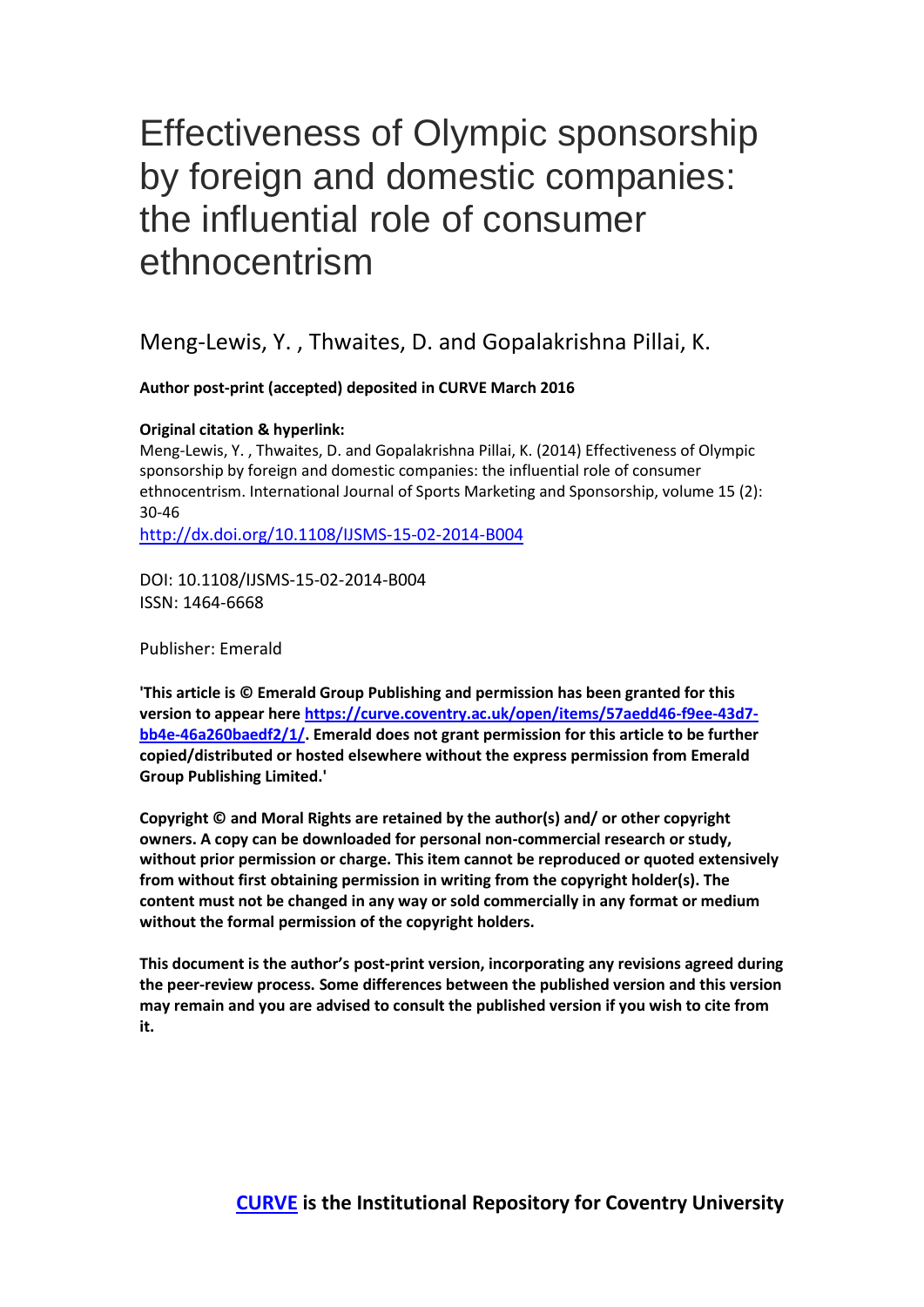## **Effectiveness of Olympic sponsorship by foreign and domestic companies: the influential role of consumer ethnocentrism**

## **Keywords**

Olympic sponsorship event involvement consumer ethnocentrism economic animosity intergroup emotions theory multiple mediation effects

Yue Meng-Lewis Senior Lecturer in Marketing Communications Media School, Talbot Campus, Bournemouth University, Poole, Dorset BH12 5BB, UK Tel: +44 (0)1202 965275 Email: [ymeng@bournemouth.ac.uk](mailto:ymeng@bournemouth.ac.uk)

Des Thwaites Senior Lecturer in Marketing, Leeds University Business School, UK

Kishore Gopalakrishna Pillai Reader in Marketing, Aston Business School, UK

## **Abstract**

This study investigates Chinese consumers' responses to foreign and domestic sponsors engaged in the Beijing Olympic Games. It identifies direct causal relationships between consumer ethnocentrism, attitudes towards the sponsor and product judgement. Findings reveal that event involvement mediates the positive relationship between consumer ethnocentrism and attitudes towards the domestic sponsor. Attitudes towards foreign sponsors are found to be a significant mediator in the relationship between consumer ethnocentrism and judgements of the sponsors' products. Theoretical and managerial implications are discussed.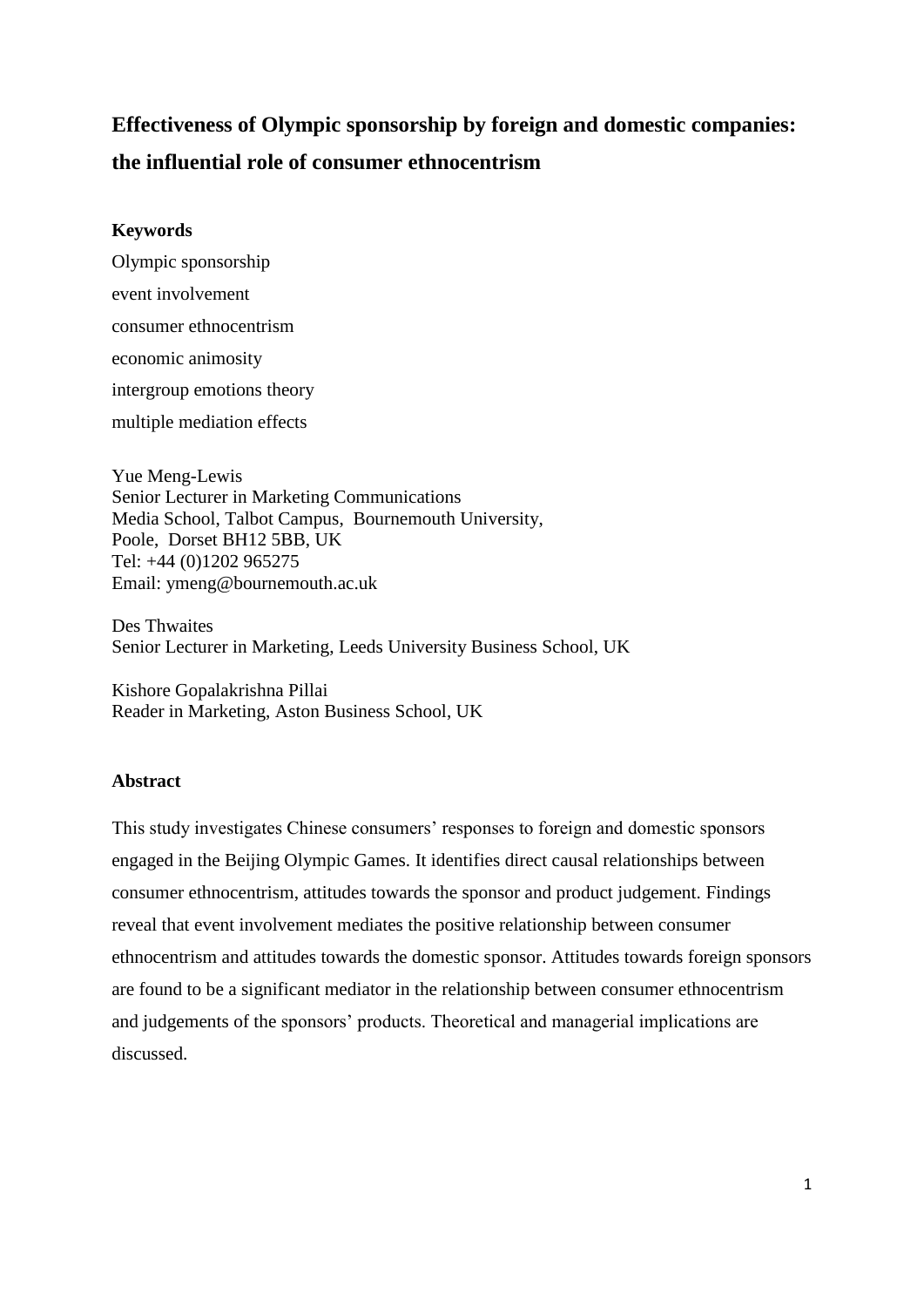#### **Executive summary**

Sponsorship is often used to create an emotional bond with consumers, improve brand image and awareness and create competitive advantage. Little research has addressed consumer responses to sponsorship from attitudinal and emotional perspectives or compared sponsorships of foreign and domestic companies.

Sports is closely linked to the construction of nationalism and the Olympic Games are frequently used as a vehicle to build national identity, promoting the nation-state and delivering cultural impacts to other regions. It is apparent that the Beijing Games represented a source of national pride for the Chinese people. However, what remains unclear is the extent to which the event boosted sponsorship effectiveness in mind of the consumer.

This study explores the reaction of Chinese consumers to Beijing Olympic sponsorship initiatives. It investigates responses towards foreign and domestic sponsors and identifies several factors that contribute to sponsorship effectiveness. Findings show that consumer ethnocentrism has a direct negative impact on attitudes towards the foreign sponsors and foreign product judgements and a direct positive impact on domestic product judgements. Consumer ethnocentrism is shown to have an indirect impact on attitudes towards the foreign sponsors via event involvement and economic animosity. In addition, event involvement mediates the positive relationship between consumer ethnocentrism and attitudes towards the domestic sponsor. Finally it is demonstrated that attitudes towards the foreign sponsors are a significant mediator in the relationship between consumer ethnocentrism and judgements about the foreign sponsors' products.

This study explores the application of intergroup emotions theory in the international sports sponsorship context and in so doing fills a gap in the literature. The findings not only suggest that consumers respond to foreign and domestic sponsorship differently, but also imply that consumers differentiate between foreign sponsors. A number of managerial implications are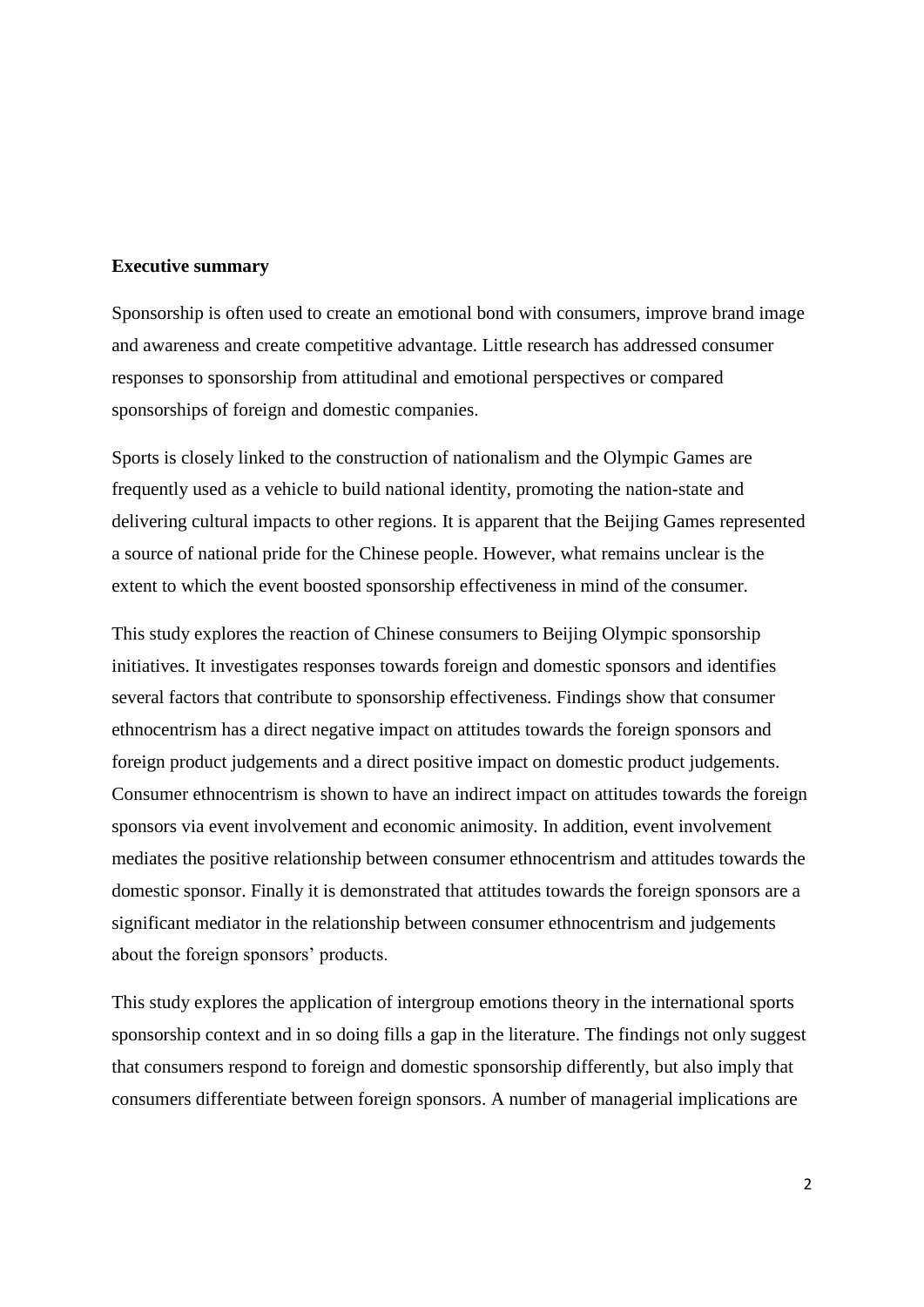addressed to help companies differentiate their sponsorship strategies and cater to consumers from various cultural backgrounds.

## **Introduction**

Given that sponsorship of global sports properties (such as the Olympic Games) has a significant impact on corporate operations in multi-cultural environments (Amis & Cornwell, 2005), it is important to understand how sports sponsorship works, how it can be used effectively as a component of global strategic planning and how consumers respond to the initiatives in relatively new markets (Cornwell, 2008).

Past research has investigated the cognitive outcomes of sponsorship based on brand awareness and/or recall (e.g. Nicholls et al, 1999), affective outcomes of sponsorship, which include attitude and preference (e.g. Lardinoit & Quester, 2001) and behavioural outcomes of purchase intention (e.g. Chanavat et al, 2009; Koo et al, 2006). Despite the contention that significant differences in the perception and acceptance of sponsorship exist in different cultural settings (Walliser, 2003), no research has made comparisons between sponsorships initiated by foreign and domestic companies.

It has been shown that sports and nationalism are related (Cronin, 1997) and the Olympic Games are often used to build national identity and promote national culture (Messner, 1992). The Beijing Olympic Games highlighted both China's economic modernisation and the new synergy of Chinese nationalism, while successfully engaging the whole nation (Watts, 2008). However, the extent to which nationalism related factors such as consumer ethnocentrism and economic animosity may influence attitudes to specific Olympic sponsors remains unclear.

Intergroup emotions theory (Mackie et al, 2000), developed on the basis of social identity research (Tajfel & Turner, 1986), postulates that group-based emotions are generated by appraisals of events or objects impinging on the group. It also indicates that in-group perceptions of out-groups can affect group members' reactions (and consequent behaviours) to out-groups. The Crisp et al (2007) research used intergroup emotions theory to explain fans' reactions to their team's success or failure. Their findings confirmed that overall dissociation of emotions and action tendencies is a function of in-group identification. This paper proposes that intergroup emotions theory may have implications for sponsorship outcomes in the international marketplace. For example, because Lenovo is a Chinese company and the Beijing Olympics a source of national pride for the majority of Chinese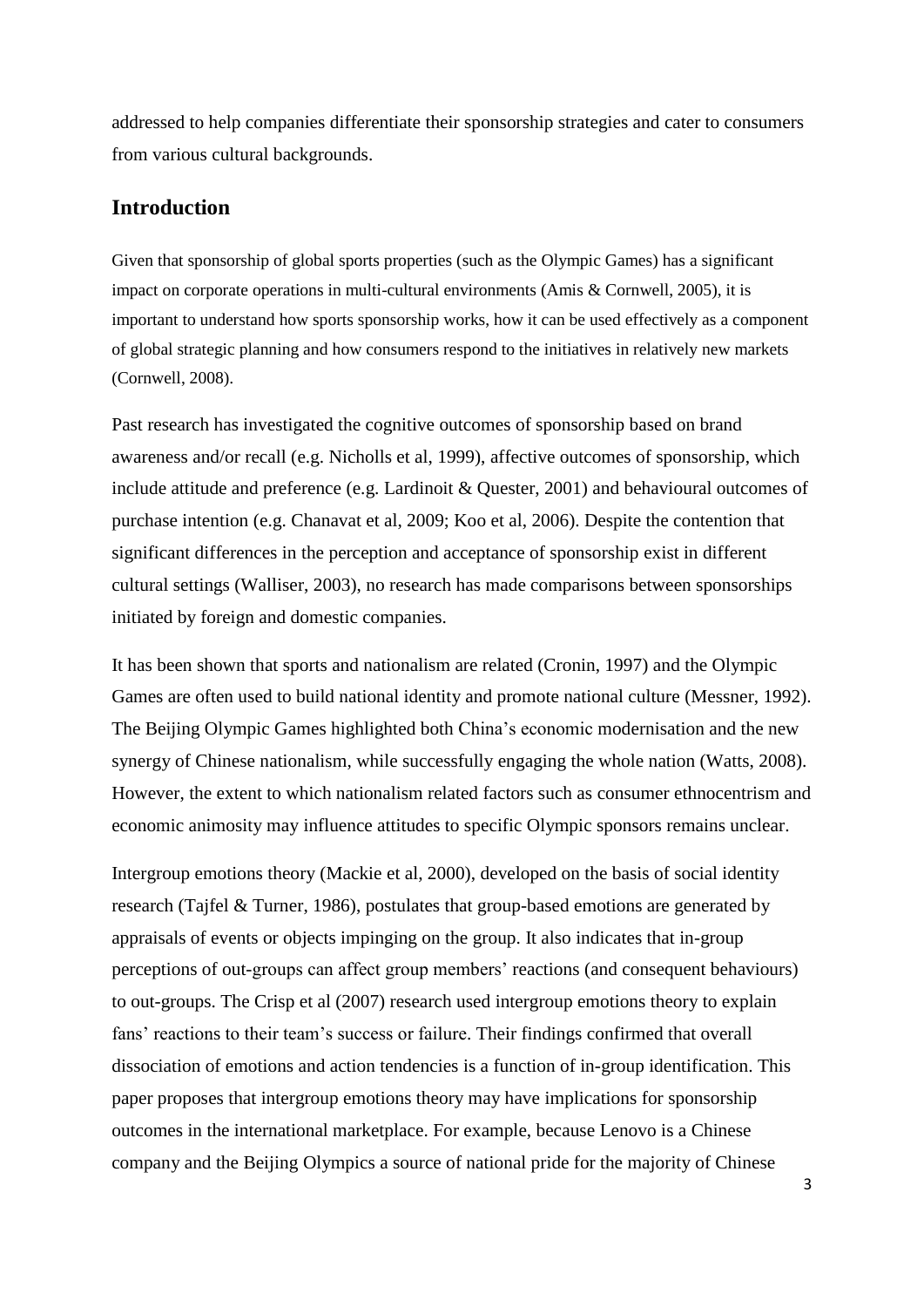citizens, the activation of recalling Lenovo as a sponsor of the Beijing Olympic Games may retrieve the association 'Chinese'. Hence, Lenovo is likely to be regarded as an in-group member by the Chinese audience, while foreign sponsors tend to be seen as out-group members. This raises the question of whether consumers perceive sponsorship initiatives by foreign and domestic companies in different ways and whether they identify the factors contributing to such differences. Additionally, relevant literature and theoretical development and application has largely focused on North American or European contexts, with little attention given to China. The purpose of this study is to address these omissions through the identification of factors influencing Chinese consumers' responses to sports sponsorship by both foreign and domestic companies. In order to generate a greater understanding of sponsorship effectiveness, this study identifies the direct and indirect relationships between event involvement, consumer ethnocentrism, economic animosity and attitudes towards the sponsor and product judgement. This is the first time these relationships have been investigated in a sponsorship context.

#### **Theoretical background and hypotheses development**

The proposed conceptual models are presented in Figure 1. Both direct and indirect relationships between consumer ethnocentrism, event involvement, economic animosity, attitudes towards foreign and domestic sponsors and product judgements are proposed.

#### Insert Figure 1 here

#### **Consumer ethnocentrism and related outcomes**

Consumer ethnocentrism represents "the beliefs held by consumers about the appropriateness, indeed morality, of purchasing foreign made products" (Shimp & Sharma, 1987, p.280). Although the role of consumer ethnocentrism has seen little research in a sponsorship context, studies confirm that consumer ethnocentrism can lead to overestimation of the virtues of locally made products, a preference for domestic products and, consequently, nationalistic preferences in terms of purchase behaviour. At the same time, moral obligation may lead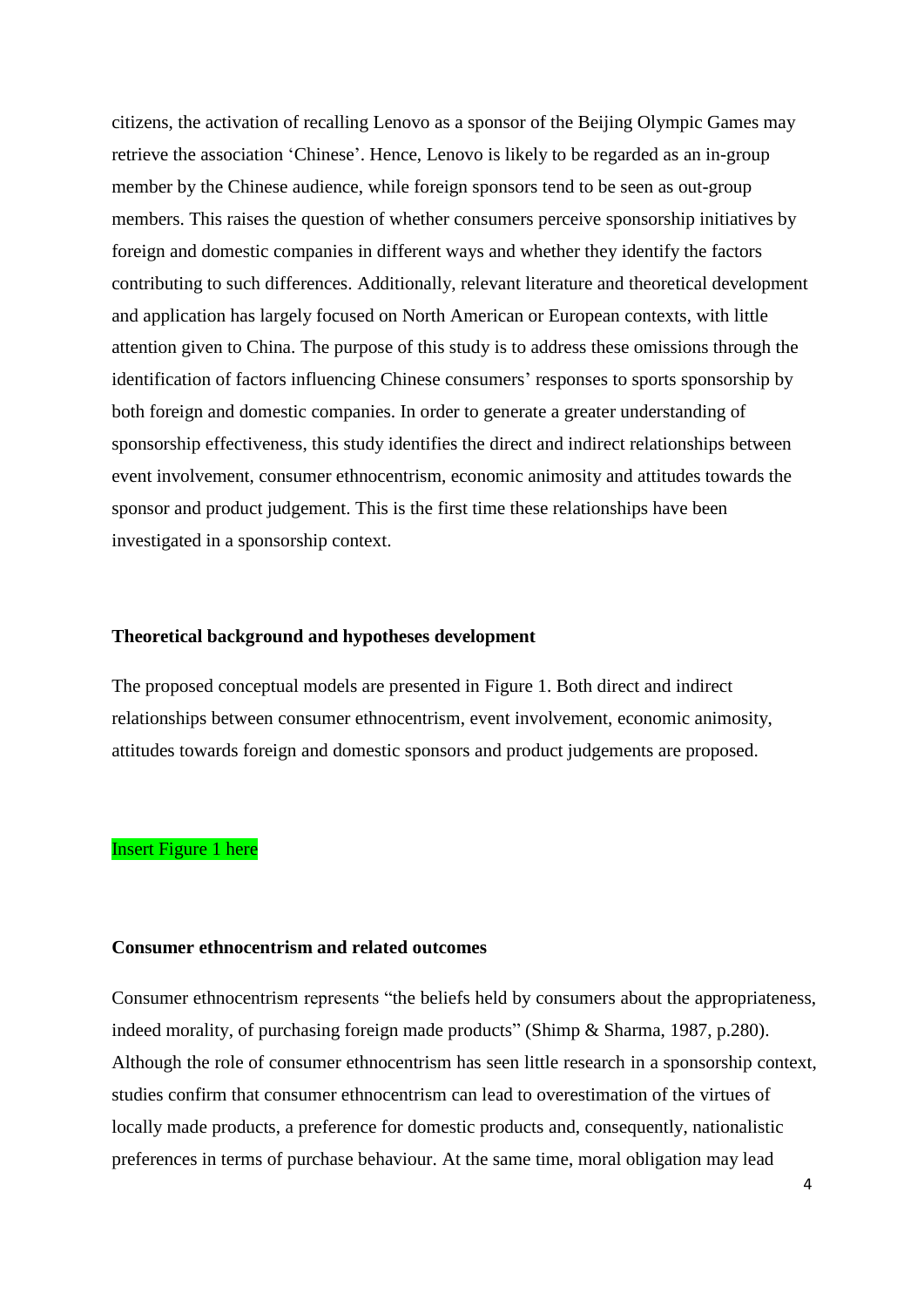ethnocentric consumers to underestimate the quality of foreign products, dislike imports and resist foreign product purchase (Ouellet, 2007).

Social identities are the aspects of a person's self-concept that are based upon their group memberships (Hogg & Abrams, 1988). Social identity theory indicates that social behaviour varies along a continuum, which ranges from interpersonal behaviour at one end to intergroup behaviour at the other. Interpersonal behaviour is mainly under the control of personological variables (including individual characteristics and interpersonal relationships), whereas intergroup behaviour is largely determined by category-based processes: a person is likely to behave as a group member when social categorisation is made salient. An example of this is identification with organisations (Dutton et al, 1994), online communities (Code & Zaparyniuk, 2009) or sports teams (Wann & Branscombe, 1993). A central tenet of the theory is that "group affiliation is motivated by a desire for positive distinctiveness from other social groups and that group members' display discrimination and in-group bias to achieve this" (Madrigal, 2001, p.148). In other words, people tend to create in-group self-categorisation and positive identities that favour the in-group, while maximising inter-group distinctiveness (Hogg & Abrams, 1988). In a sponsorship context, an attempt to differentiate their nationality based social group might cause an individual to respond more positively to domestic companies than foreign companies.

Furthermore, within social psychology the principle of cognitive consistency (Heider, 1946) remains one of the most influential approaches in the study of attitudes. At the heart of this principle is the idea that people are motivated to retain consistency in their own cognitions (beliefs, attitudes and self-perceptions). This notion has been applied to consumer behaviour studies, which indicate that consumers strive to be consistent in their attitudes, beliefs and behaviours in order to reduce feelings of discomfort and cognitive dissonance (Hawkins et al, 2001). Previous research on country-of-origin effects has found interaction between consumer ethnocentrism and consumer attitudes to domestic and imported products. For example, it has been shown that positive attitudes towards their home country have a significant impact on consumer's evaluations of domestic products and purchase intentions (favouring domestic products over imports) (Han, 1988; Sharma et al, 1995). Within a sponsorship context, this paper argues that ethnocentric Chinese consumers have a tendency to support domestic sponsors. The underlying reason is that they identify domestic sponsors as in-group members and, with consideration of cognitive consistency theory, such

5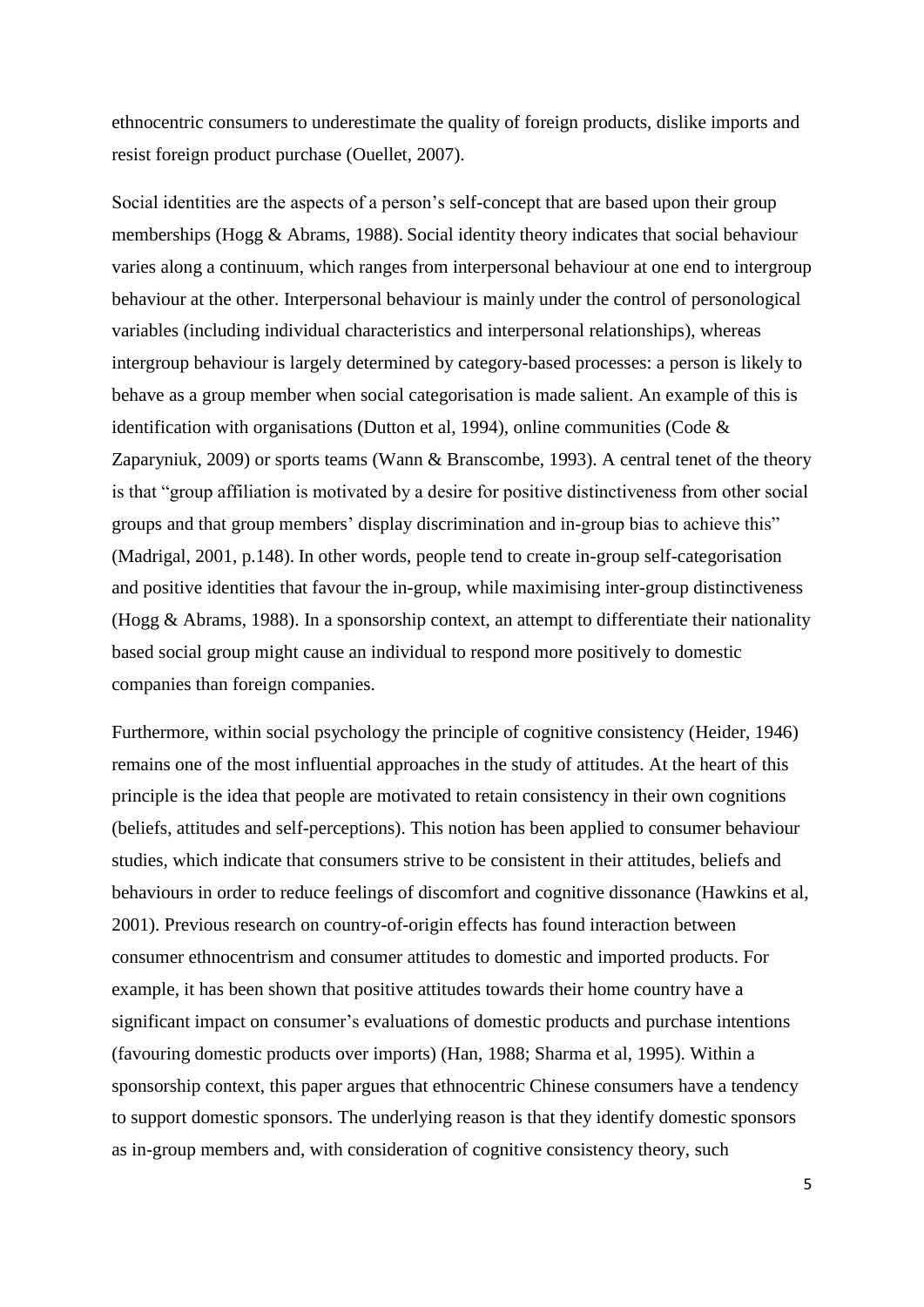nationalistic attitudes are less likely to create conflict in their cognitions. It is also important to note that identifying foreign sponsors as out-group members can lead to negative consumer attitudes towards their products and brands. Hence, it is proposed that:

**H1a:** Consumer ethnocentrism will be negatively related to attitudes towards the foreign sponsor.

**H1b:** Consumer ethnocentrism will be positively related to attitudes towards the domestic sponsor.

**H2a:** Consumer ethnocentrism will be negatively related to judgements of the foreign sponsor's products.

**H2b:** Consumer ethnocentrism will be positively related to judgements of the domestic sponsor's products.

The model also suggests three potential mediation effects<sup>1</sup>: the effect of consumer ethnocentrism on attitudes towards the sponsor could be indirect via event involvement, the effect of consumer ethnocentrism on attitudes towards the foreign sponsor could be indirect via economic animosity and the effect of consumer ethnocentrism on product judgements could be indirect via attitudes towards the sponsor. None of these mediation relationships have previously been investigated.

#### **Mediating effect of event involvement**

Increasingly, with the popularity of fan behaviour studies, the concept of involvement has been applied to sports (e.g. Funk et al, 2004). In this context event involvement describes the extent to which consumers identify with and are motivated by their engagement in and affiliation with particular sports events (Meenaghan, 2001). As a motivational construct involvement is generated, to some extent, by a person's values and needs. The antecedentsinvolvement-consequences model of involvement suggests a number of antecedents of involvement, including two dimensions of risk as well as interest, sign value and hedonic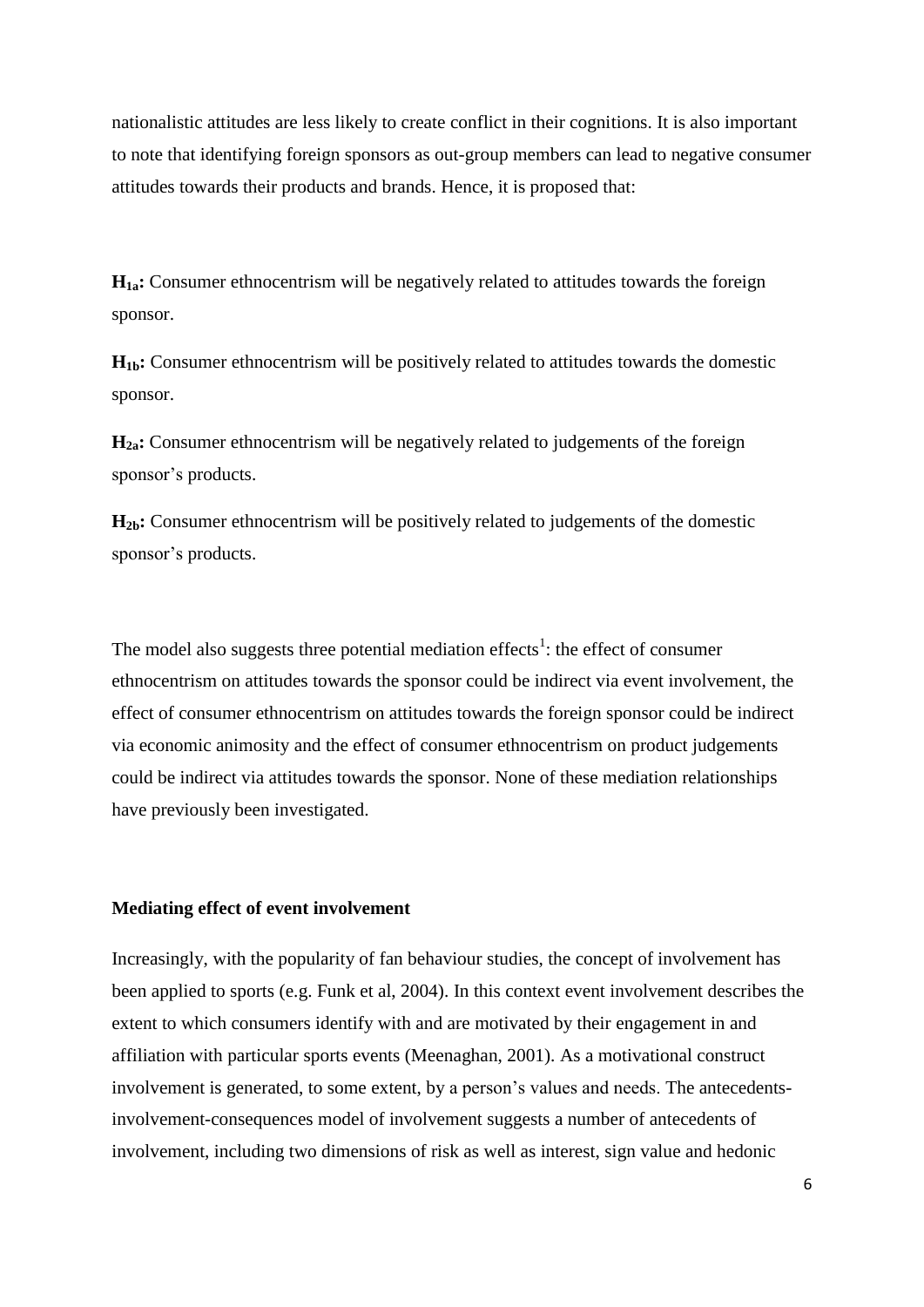value (Laurent & Kapferer, 1985). Hence, it would be logical to assume that personal values may have a significant impact on involvement. Past research also indicates that consumer ethnocentrism is closely linked to individual cultural values (Yoo & Donthu, 2005). International sports events could promote national comparisons, maximise intergroup differences, minimise intragroup differences and reinforce a group or nation's social identity (Turner, 1987). Therefore, it is proposed that an individual's involvement with the Olympic Games could be influenced by consumer ethnocentrism: those who are less ethnocentric would have a wider view of the world and so would be more involved with out-groups and more willing to be involved with the Games. This concept was confirmed by a number of respondents during the qualitative stage of this research, which showed that consumer ethnocentrism may be negatively related to event involvement.

Crimmins and Horn's (1996) Olympic study found that association between a brand and a sponsored event may cause gratitude in the consumer's mind, especially for fans of the event. A number of studies have indicated that event involvement plays a fundamental role in determining consumer responses to sponsorship in terms of more positive thoughts and attitudes towards a sponsor (Roy & Cornwell, 2004; Alexandris et al, 2007), better sponsor recognition, high perception of corporate image and likelihood of purchase (Smith, 2004; Ko et al, 2008).

This study examines the correlational relationships between these three constructs. It is hypothesised that event involvement mediates the relationship between consumer ethnocentrism and attitudes towards the sponsor by creating an emotional attachment with event sponsors.

**H3a:** Event involvement mediates the effect of consumer ethnocentrism on attitudes towards the foreign sponsor.

**H3b:** Event involvement mediates the effect of consumer ethnocentrism on attitudes towards the domestic sponsor.

#### **Mediating effect of economic animosity**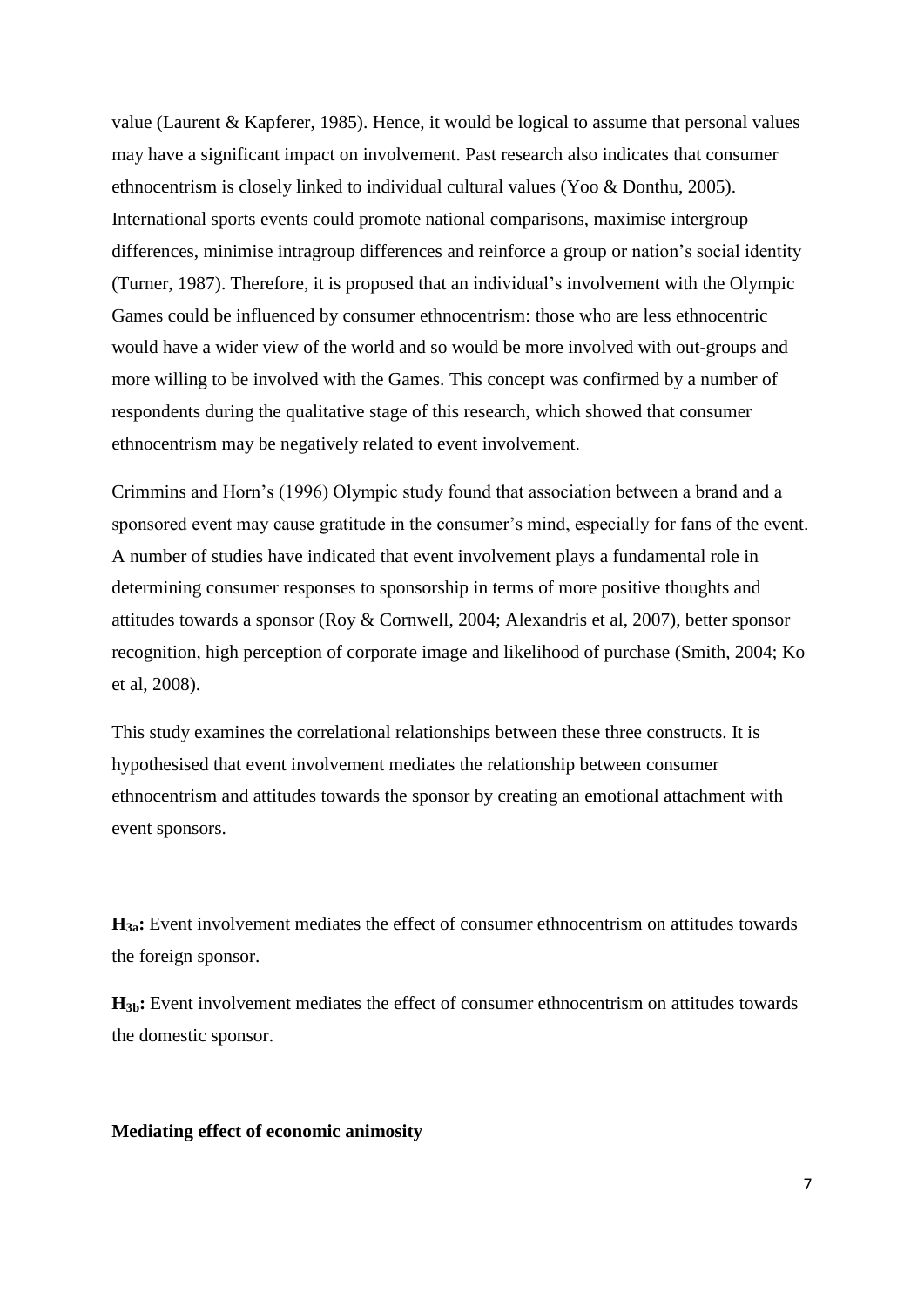Literature concerning consumer behaviour and international marketing suggests that marketers should take consumer ethnocentrism and animosity into consideration when creating marketing strategies within a global marketplace. Consumer animosity represents "the remnants of antipathy related to previous or ongoing military, political, or economic events" (Klein et al, 1998, p.90). Consumer animosity and ethnocentrism are distinct constructs: consumer animosity is related to choices between foreign goods, while consumer ethnocentrism is related to choices between domestic and foreign goods (Klein, 2002). Although the Klein et al (1998) study acknowledged the potential interrelationship between these two constructs, no empirical research has established any causal relationship. It is arguable that consumer ethnocentrism could serve as an antecedent of animosity. Considering intergroup emotions theory, strongly identifying as a group member makes emotions experienced on behalf of the group more intense. Therefore, the more a person cares about their in-group benefits, the more likely they are to feel hostility towards the offending outgroups, in this case, certain foreign nations.

A series of empirical studies have been conducted to examine consumer animosity and its effects. The results indicate that consumers may avoid buying goods from a particular country because of hostility towards that country that stems from military and diplomatic events (Klein & Ettenson, 1999). In addition, consumer animosity can be aroused through significant economic competition between nations. Economic animosity, a type of consumer animosity based on economic competition and conflicts at a national level, is relevant to this study. China's rapid economic growth and increased openness has brought economic sanctions and trading issues with other countries, which may cause consumer negativity towards certain foreign countries and avoidance of their products. However, no research has investigated the effect of economic animosity in an international sponsorship context.

This study attempts to identify the mediating role of economic animosity in the relationship between consumer ethnocentrism and attitudes towards foreign sponsors. The level of economic animosity was expected to increase in line with ethnocentricity, generating more negative attitudes towards the foreign sponsor as a result of hostile feelings towards that sponsor's country of origin (COO).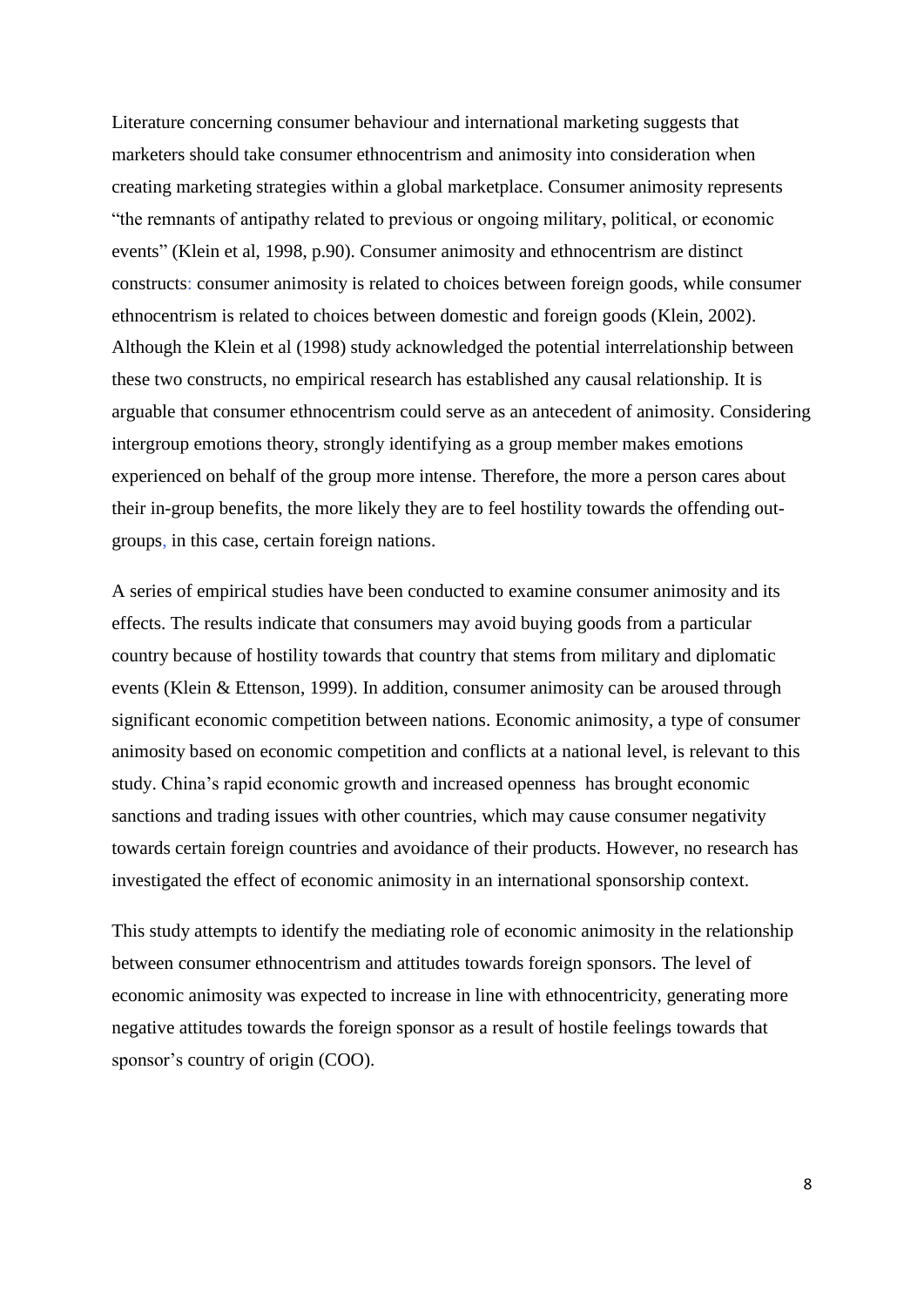**H4:** Economic animosity mediates the effect of consumer ethnocentrism on attitudes towards a foreign sponsor.

#### **The mediating effect of attitudes towards the sponsor**

The primary objective of sponsorship is to generate positive attitudes towards the sponsor (Cornwell & Maignan, 1998). Purchase behaviour appears to be related to consumer attitudes towards sponsors (Speed & Thompson, 2000; Madrigal, 2001), although whether consumers' attitudes towards a sponsor influence their evaluations of the sponsor's products remains unclear.

Previous research has identified a number of factors that affect product judgements, including store image, price, brand, advertisement and country-of-origin (Hong & Wyer, 1989; Maheswaran, 1994). These information sources serve as indicators of product benefits and generate feelings towards the product (Nguyen et al, 2008). Therefore, product judgement could be the emotional effects that consumers generate after exposure to sponsorship stimuli. Hence, it is suggested that consumers' judgements of a sponsor's products might be affected by their evaluation of the sponsor's image.

No empirical work has focused explicitly on the indirect effects of consumer ethnocentrism on product judgements. It is hypothesised that consumer ethnocentrism affects consumers' judgements of sponsors' products by influencing attitudes towards the sponsor. As argued in the previous section, when the consumer is highly ethnocentric, judgements of the foreign sponsor's products are likely to be more negative and judgements of the domestic sponsor's products are likely to be more positive. However, attitudes towards foreign and domestic sponsors could serve as a mediator in this direct relationship. A higher level of ethnocentric tendency may reinforce positive attitudes towards the domestic sponsor and negative attitudes towards the foreign sponsor. In turn, when a consumer dislikes or cannot relate to a sponsor, their judgement of the sponsor's products will tend to be less favourable. In other words, consumer ethnocentrism can influence product judgements indirectly via attitudes towards the sponsor. Therefore, two mediation effects are proposed: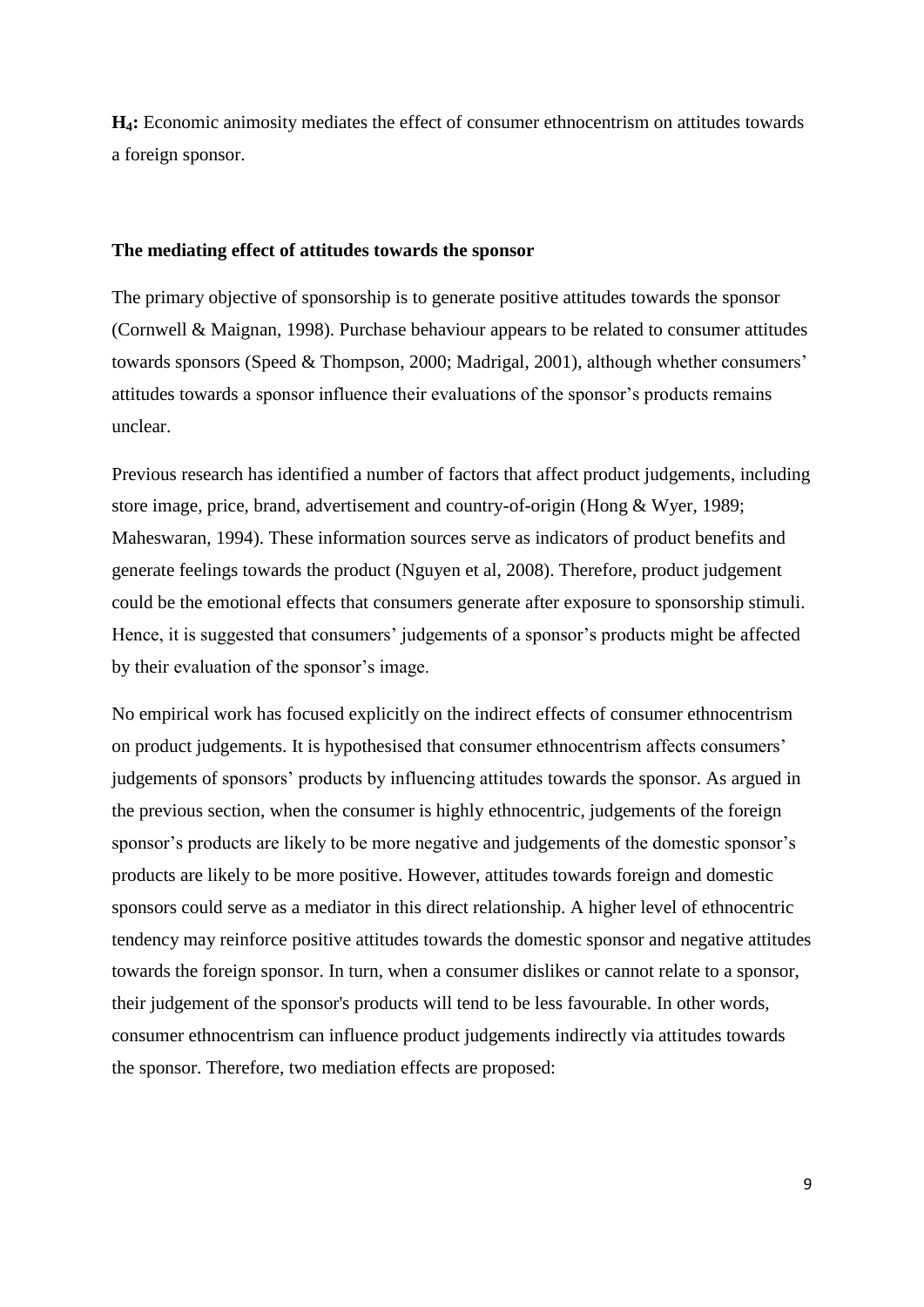**H5a:** Attitude towards the foreign sponsor mediates the effect of consumer ethnocentrism on judgements about a foreign sponsor's products.

**H5b:** Attitude towards the domestic sponsor mediates the effect of consumer ethnocentrism on judgements about domestic sponsor's products.

## **Research methodology**

The focus of this study were the twelve corporations involved in the Olympic Partner (TOP) programme at Beijing 2008 Games: Coca-Cola, Kodak, McDonalds, Visa, GE and Johnson & Johnson (all U.S.), Atos Origin (France), Manulife (Canada), Panasonic (Japan), Samsung (South Korea), Omega (Switzerland) and Lenovo.

Questionnaires were developed for foreign and domestic assessments using two groups of respondents<sup>2</sup>. A filter question was included in the questionnaire to assess participants' recall of the TOP sponsors, their COO, main business and product category. Only when they had correctly recalled the sponsor and their COO and demonstrated knowledge of the sponsor's products were participants given a full questionnaire, which was designed based on the sponsor's COO. The questionnaire was piloted among twenty respondents to confirm the appropriateness of the measurement instruments. The pilot study was used to solicit various responses about length, layout, response formats, interpretability and comprehensiveness of the instructions and the questionnaire. Minor revisions to instructions and translations were made based on respondents' feedback.

Quota sampling based on age, gender and level of education was used to ensure demographic equivalence between participant groups. Data collection was completed in a variety of commercial and industrial locations in the city of Zhengzhou,  $China<sup>3</sup>$ . Four research assistants were employed to distribute the questionnaires and two questionnaire formats were used. The questionnaire relating to foreign sponsors, which included additional questions about economic animosity, generated 811 valid responses. The questionnaire relating to domestic sponsors generated 461 valid responses. Male and female respondents were represented approximately equally, 90% were educated to at least college level, 57% were aged between 16 and 25 and 37% were mid-level income (approximately US\$160-\$650 per month).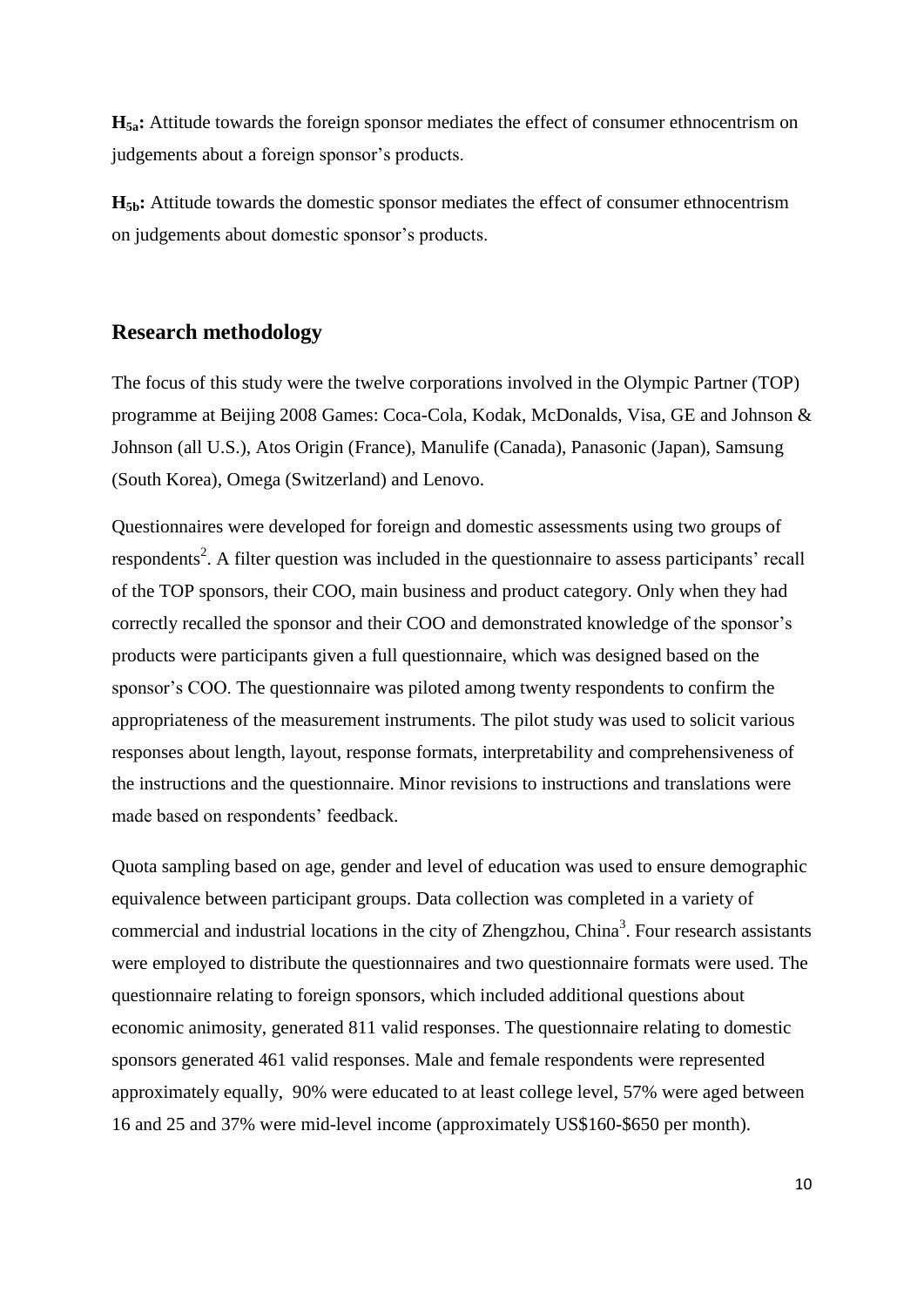#### **Analysis and results**

#### **Descriptive analysis**

Generally, respondents' ethnocentric level was very close to the neutral point ( $\bar{x}$  foreign = 3.63 and  $\bar{x}$  <sub>domestic</sub> = 3.68). The mean values of consumer ethnocentrism for the two groups were not statistically different (t = -.79,  $p > .05$ ). This implies that the majority of Chinese consumers held unbiased attitudes towards imports. Facing wider choices of foreign and locally made products, they were more likely to make unbiased purchase decisions. Although, on average, respondents did not hold hostile feelings towards TOP sponsors' COOs ( $\bar{x}$  = 4.03), more detailed mean comparisons are presented and discussed later. There was a very high level of involvement in the 2008 Olympic Games ( $\bar{x}$  foreign = 6.18 and  $\bar{x}$ )  $_{\text{domestic}} = 6.21$ ) and the mean values were not significantly different (t = -.52, p > .05). The respondents also held positive evaluations of both foreign made and domestic products ( $\bar{x}$ )  $_{\text{foreign}} = 4.41$  and  $\bar{x}_{\text{ domestic}} = 4.40$ ; t= .08, p > .05). It was clear that Chinese consumers had significantly more positive attitudes towards the only domestic TOP sponsor, Lenovo ( $\bar{x}$  foreign  $= 4.66$  and  $\bar{x}$  <sub>domestic</sub>  $= 5.77$ ; t  $= -15.55$ , p < .001). A significant t value was found for the attitudes construct, indicating that there was a significant mean difference between consumer attitudes towards the domestic and foreign sponsors.

#### **Construct measurement**

The 10-item 7-point version of CETSCALE developed by Shimp and Sharma (1987) was adapted to measure consumer ethnocentrism. The items included: "Purchasing foreign-made products is un-Chinese"; "Chinese should not buy foreign products, because this hurts Chinese business and causes unemployment"; and "It is not right to purchase foreign products, because it puts Chinese out of jobs". Zaichkowsky's (1994) 10-item 7-point semantic differential scale of Product Involvement Inventory (PII) was used to measure the construct of event involvement. The items included: "the Beijing Games to me are unimportant/important"; "irrelevant/relevant"; and "unappealing/appealing". Speed and Thompson's (2000) 4-item 7-point semantic differential scale was used to assess attitudes towards the sponsor. The items were "bad/good"; "dislike/like"; "unpleasant/pleasant"; and "unfavourable/favourable". The 5-item 7-point economic animosity and 6-item 7-point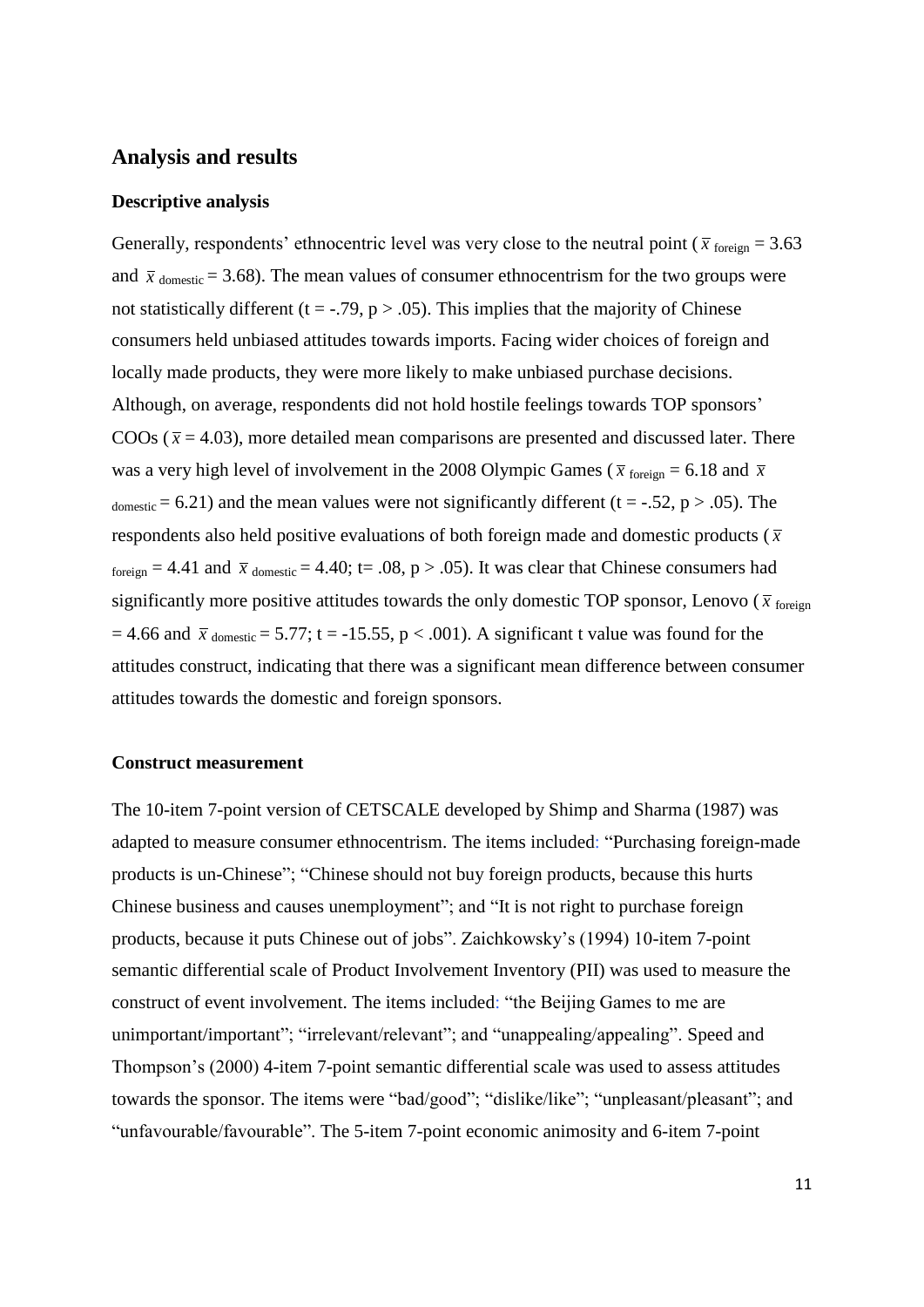product judgement measures of the Klein et al (1998) study were modified. The former included items such as "…(the country where the sponsor originates) is not a reliable trading partner"; "… (the country) is taking advantage of China"; and "… (the country) is doing business unfairly with China". The product judgements scale assessed the perception of the products from "workmanship"; "product quality"; "technological advancement"; "design"; "reliability" and "value for money" perspectives. The measurement scales were refined by eliminating the items with poor item-total correlations (below .60) or high inter-item correlations (above .75).

The psychometric properties of the constructs were examined by confirmatory factor analysis using AMOS. The values of the fit indices are illustrated in Table 1. For the foreign country group,  $\chi^2$ /df = 4.08, GFI = .89, AGFI = .87, TLI = .90, CFI = .91, RMSEA = .06; for the domestic country group,  $\chi^2$ /df = 2.8, GFI = .90, IFI = .93, TLI = .92, CFI = .93, RMSEA  $= .06$ . In general, the data fit both refined measurement models well.

#### Insert Table 1 here

The validated measures show good internal consistency reliability with Cronbach's alpha values ranging from .83 to .92. Composite reliability was calculated based on the standardised indicator loadings and measurement errors of each construct<sup>4</sup>. As shown in Table 1, all constructs had composite reliability values greater than the recommended level of .75.

Validity of the measures was assessed by the critical ratios (CRs) and the average variance extracted (AVEs). All of the constructs' indicators met the recommended criteria, where the CRs were larger than 2.00, statistically significant at the .05 level (Bollen, 1989). Moreover, with the exception of the consumer ethnocentrism construct (which had a slightly lower AVE), the remaining constructs all had AVE values higher than .50, demonstrating adequate convergent validity (Fornell & Larcker, 1981). Discriminant validity was assessed by comparing the AVE for each construct to the square of the correlation between the one construct and each of the others. All AVE values were greater than the squared correlations,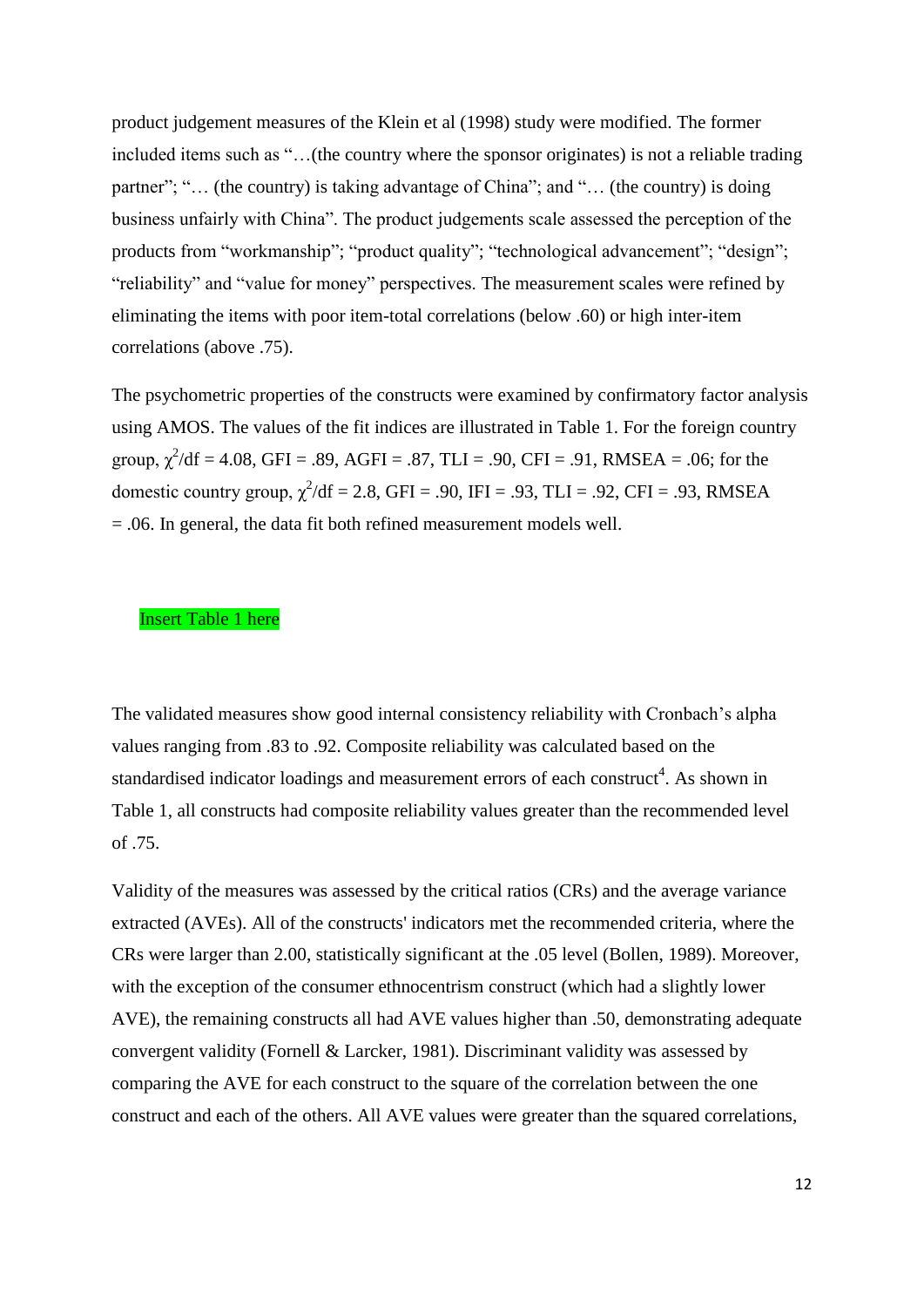indicating that the measures met the criterion of discriminant validity (Lehmann, 1988) – see Table 2.

### Insert Table 2 here

#### **Structural model assessment and test of hypotheses**

Structural models for the foreign and domestic country groups were tested in order to examine the hypothesised relationships. Results showed that the data fitted both models well. For the foreign country group RMSEA=.06,  $\chi^2/d.f. = 4.06$ , GFI=.90, AGFI=.87, CFI=.91 and TLI=.90. H<sub>1a</sub> ( $\beta$ = -.14, p<.05) was supported and H<sub>2a</sub> ( $\beta$ = -.04, NS) was rejected. For the domestic country group RMSEA=.06,  $\chi^2$ /d.f.=2.80, GFI=.90, AGFI=.87, CFI=.93 and TLI=.92, indicating a good model fit. Both H<sub>1b</sub> ( $\beta$ = .12, p<.05) and H<sub>2b</sub> ( $\beta$ = .16, p<.01) were supported for this group (see Table 3).

#### Insert Table 3 here

#### **Testing the mediators**

Shrout and Bolger's (2002) bias-corrected bootstrap method was performed to test the significance of the mediation effects in the two models. Although Baron & Kenny's (1986) causal steps strategy is the most commonly used approach for testing mediation, a number of limitations have been acknowledged in recent years and the significant shortcomings in the multiple mediation context could not be neglected (Zhao et al, 2010). Bootstrapping, a 'nonparametric' way of computing a sampling distribution, was used in this study as it has been proven to be the most powerful method of testing multiple mediation effects (Preacher & Hayes, 2008). 1,000 bootstrap samples were generated from the original data sets ( $N = 811$ ) and 461 respectively) based on random sampling with replacement. The models were tested 1,000 times with these subsamples and the estimation of the mediation effect was calculated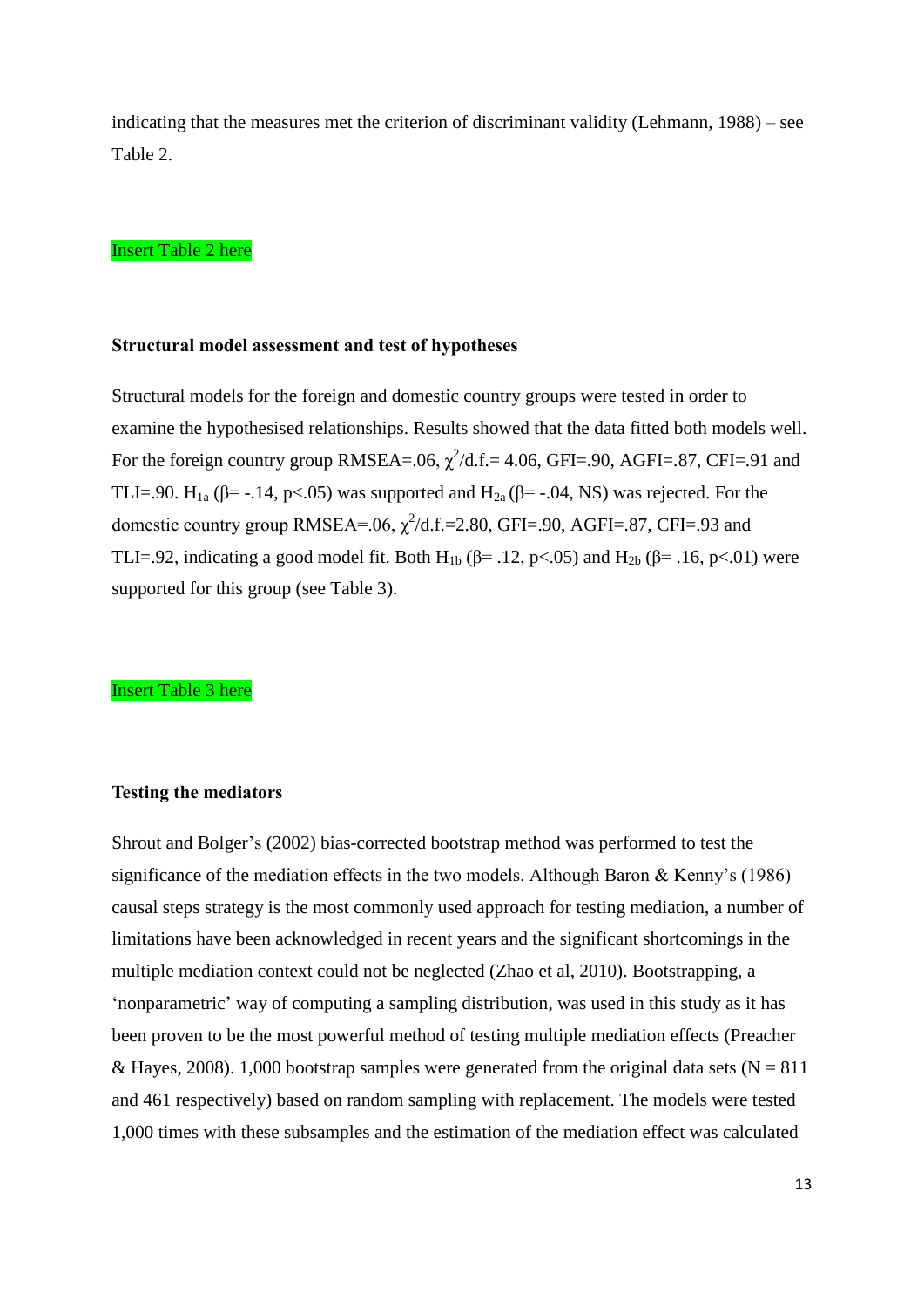by multiplying 1,000 pairs of the indirect effect, path coefficient *ab* <sup>5</sup>. If the 95% confidence intervals for the estimates of mediation effect do not include a zero, it suggests the significance of the mediation effect is at the .05 level (Shrout & Bolger, 2002).

For the foreign group model there are two indirect effects between consumer ethnocentrism and attitudes towards the foreign sponsor, one via event involvement and one via economic animosity. Shrout and Bolger's (2002) macro command for assessing the indirect effects in SPSS was used to test the strength of each specific indirect effect. The bias-corrected bootstrap output shows that the total indirect effect, combining mediation effects of event involvement and economic animosity, is significant at  $p < .05$ . Furthermore, it is important to compare the separate strengths of the two specific indirect effects on the dependent variable. The bootstrapping output indicates that both event involvement and economic animosity are significant mediators of consumer ethnocentrism and attitudes towards the foreign sponsor relationship, supporting  $H_{3a}$  and  $H_4$ . Additionally, a pairwise contrast of the indirect effects through event involvement and economic animosity was conducted. Results indicate that these indirect effects are significantly different from each other in terms of magnitude. More specially, economic animosity has a greater mediating effect on the consumer ethnocentrism and attitudes towards the sponsor relationship, as the examination of the pairwise contrasts of the indirect effects through economic animosity was larger (.03) than the specific indirect effect through event involvement, with a BC 95% CI of .01 to .06 (see Table 3). Similarly, the mediation effect of attitudes towards the foreign sponsor in the relationship between consumer ethnocentrism and product judgements was tested. For the foreign group the indirect effect was statistically significant and  $H_{5a}$  was supported.

For the domestic group model the bootstrapping results indicate that the only significant indirect effect on the relationship between consumer ethnocentrism and attitudes towards the domestic sponsor is event involvement. Hence, it can be claimed that event involvement significantly mediates the positive relationship between consumer ethnocentrism and attitudes towards the domestic sponsor, supporting  $H_{3b}$ . Furthermore, according to MacKinnon et al (2000), event involvement serves as a suppressor in the relationship between consumer ethnocentrism and attitudes towards the domestic sponsor. This strengthens the impact of consumer ethnocentrism on attitudes towards the domestic sponsor. The suppressor model corresponds to an inconsistent mediation model where the mediated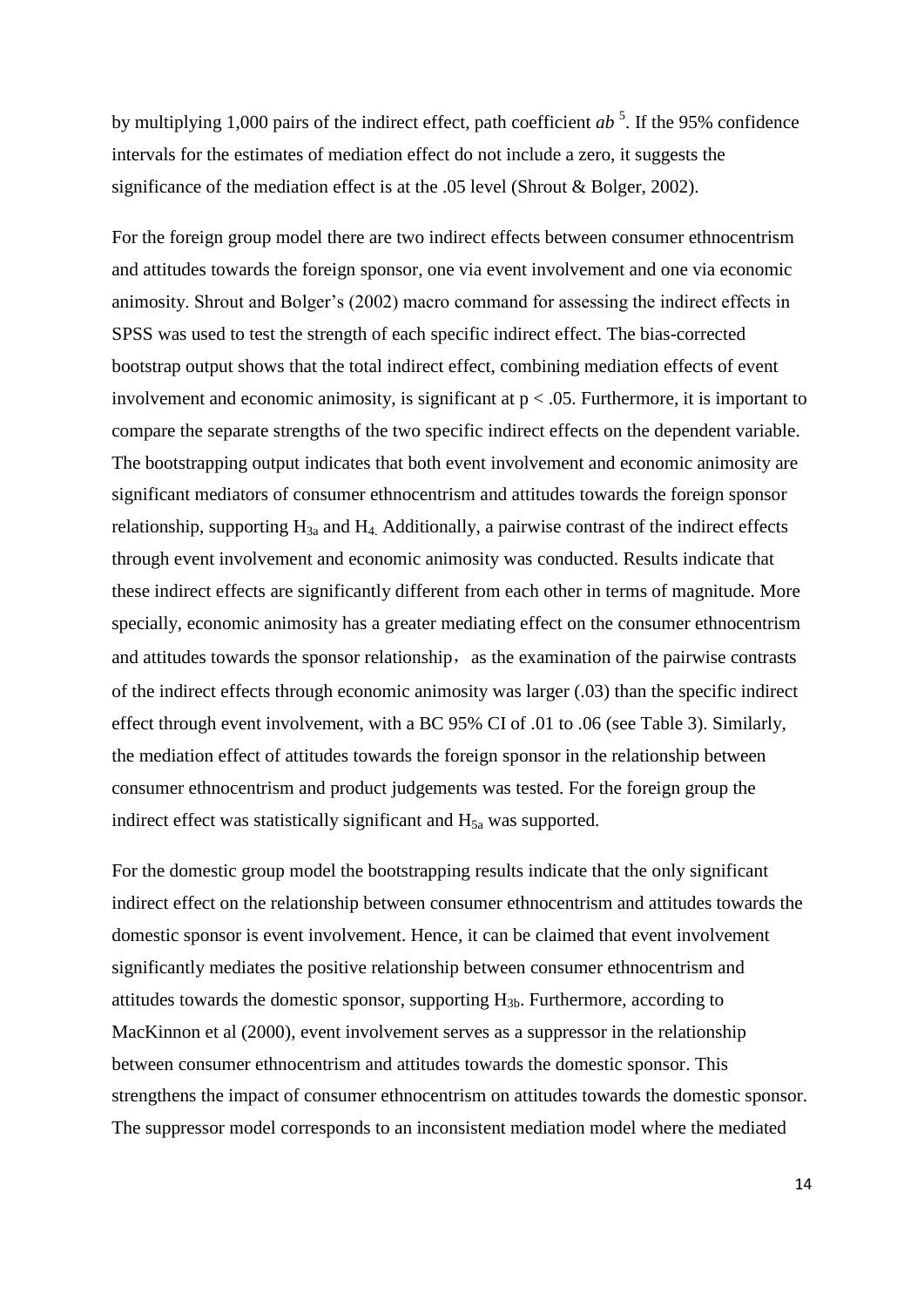and direct effects have opposite signs (MacKinnon et al, 2000). (See Table 3:  $H_{3b}$ ,  $ab = c - c'$  $=$  -.04 had an opposite sign to the direct effect H<sub>1b</sub>,  $c' = .12$ .)

In the relationship between consumer ethnocentrism and product judgements the indirect effect of attitudes towards the domestic sponsor was not significant and  $H_{5b}$  was rejected (see Table 3).

## **Discussion**

Consumer ethnocentrism was found to have a significant negative impact on attitudes towards a foreign sponsor and a significant positive impact on attitudes towards a domestic sponsor. In the context of sports sponsorship, where sports is linked with nationalism, it seems that an increase in the level of consumer ethnocentric tendencies causes the consumer to generate more positive attitudes towards the local sponsor and relatively less positive towards foreign sponsors).

In this study consumer ethnocentrism was only positively related to judgements on domestic products and no significant relationship between consumer ethnocentrism and judgements on foreign products was found. These findings are inconsistent with research conducted in the U.S. and Western European countries (e.g. Shimp & Sharma, 1987; Klein, 2002), however, it has been argued that the quality differences between foreign and domestic products may result in different effects of consumer ethnocentrism on product evaluations. It is common that the foreign and domestic products used in studies carried out in Western developed countries are of a similar quality. Contrastingly, studies of consumer ethnocentrism in developing countries like the former Eastern Bloc (Supphellen & Rittenburg, 2001) use examples in which foreign brands are considered superior to domestic brands. In these cases, only positive effects of consumer ethnocentrism on judgments of domestic products were obtained. The underlying theoretical explanations are related to social identity theory and the social desirability effect (Paulhus, 1986). This study supports such findings in that the degree of Chinese consumer ethnocentrism and attitudes towards imports are separated from the evaluations of foreign products (since foreign products may be considered better than domestic ones in a Chinese consumer's mind). The findings also imply that foreign brands have an advantage over domestic brands as a result of positive product evaluation in China.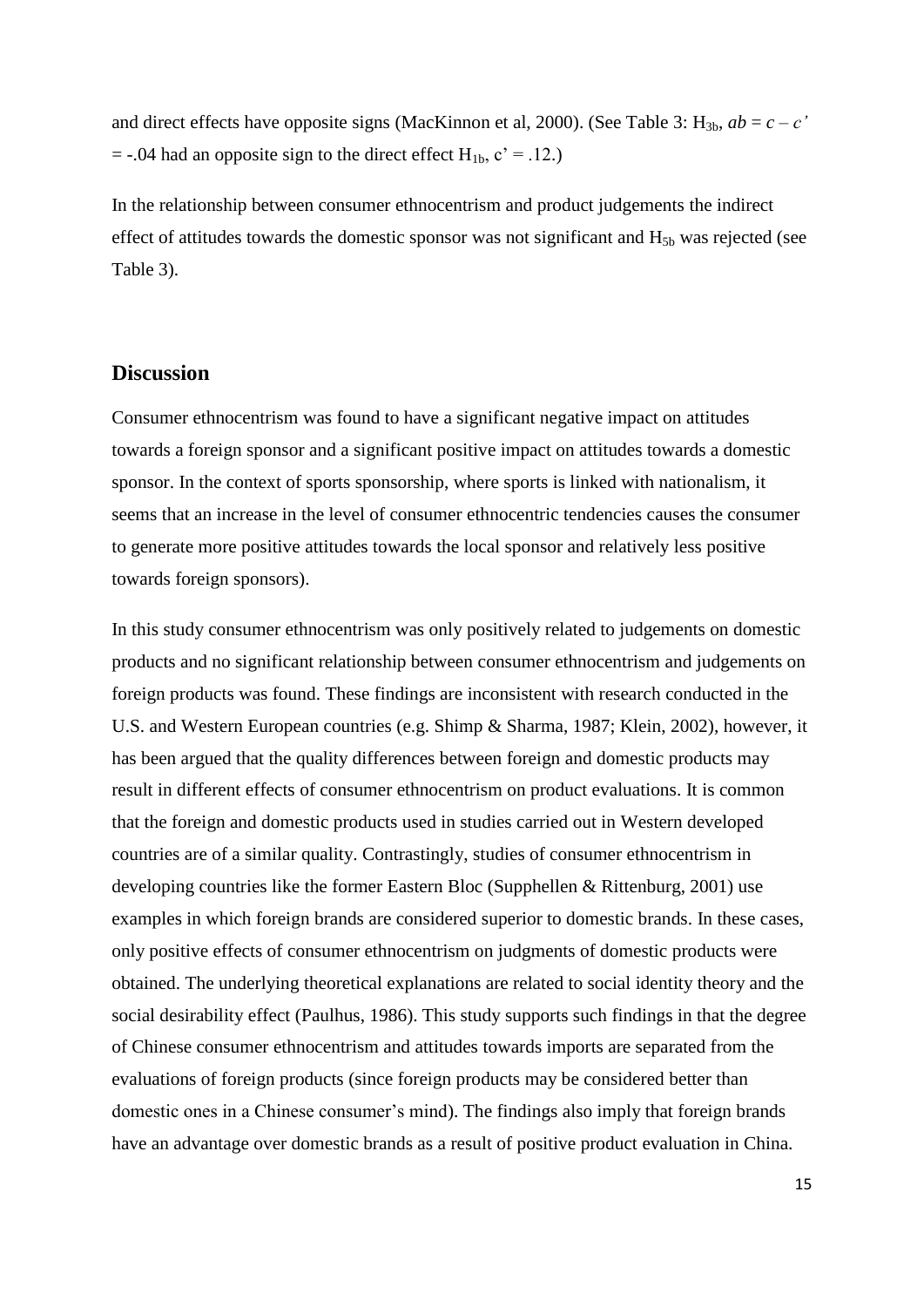Marketers of foreign brands can exploit these favourable attitudes and focus on encouraging positive word of mouth marketing among Chinese consumers.

The positive link between consumer ethnocentrism and domestic product judgments is crucial for marketers of domestic brands, who must improve product quality in order to change consumers' traditional perceptions of domestic products. Domestic companies might also improve sales if managers understood the social psychology of consumer ethnocentrism and used marketing activities to inspire consumers to support national products.

Event involvement also mediates the positive impact of consumer ethnocentrism on attitudes towards the domestic sponsor. From a theoretical perspective, Keller (1993) indicates that brand associations can be influenced when a brand aligns itself with a sporting event through sponsorship. Consumers' pre-existing associations of the event become linked with the sponsoring company or brand. In essence, the event image is transferred to the brand (Smith, 2004). The 2008 Olympic Games provided an opportunity for Lenovo (the only Chinese TOP sponsor) to prove its credibility by securing the computer technology equipment category, which involved supplying all IT facilities. Association with Olympic brand values and the ability to demonstrate products capable of performing at the highest level may well have enhanced consumer perceptions of the brand.' Additionally, pride in the achievements of Lenovo ('flying the flag' for China) may have engendered reciprocity through intentions to support the brand.

The findings indicate that economic animosity mediates the relationship between consumer ethnocentrism and attitudes towards the foreign sponsor. They also suggest that consumer ethnocentrism could have a negative impact on attitudes towards the foreign sponsor via animosity.

Attribution theory (Heider, 1958) might provide theoretical support for why respondents displayed affirmative attitudes towards the sponsors, thereby overriding their hostility towards certain foreign countries. According to Heider (1958), all human behaviour can be explained by internal or external causes. The internal attribution of a sponsor supporting an event or cause may be regarded as goodwill, whereas the external attribution could be selfpromotion or profit-oriented. Sponsoring companies expect consumers to perceive their internal attribution and judge sponsor credibility positively (Rifon et al, 2004). Given the importance of a successful Olympic Games to both the Chinese population and the State, it is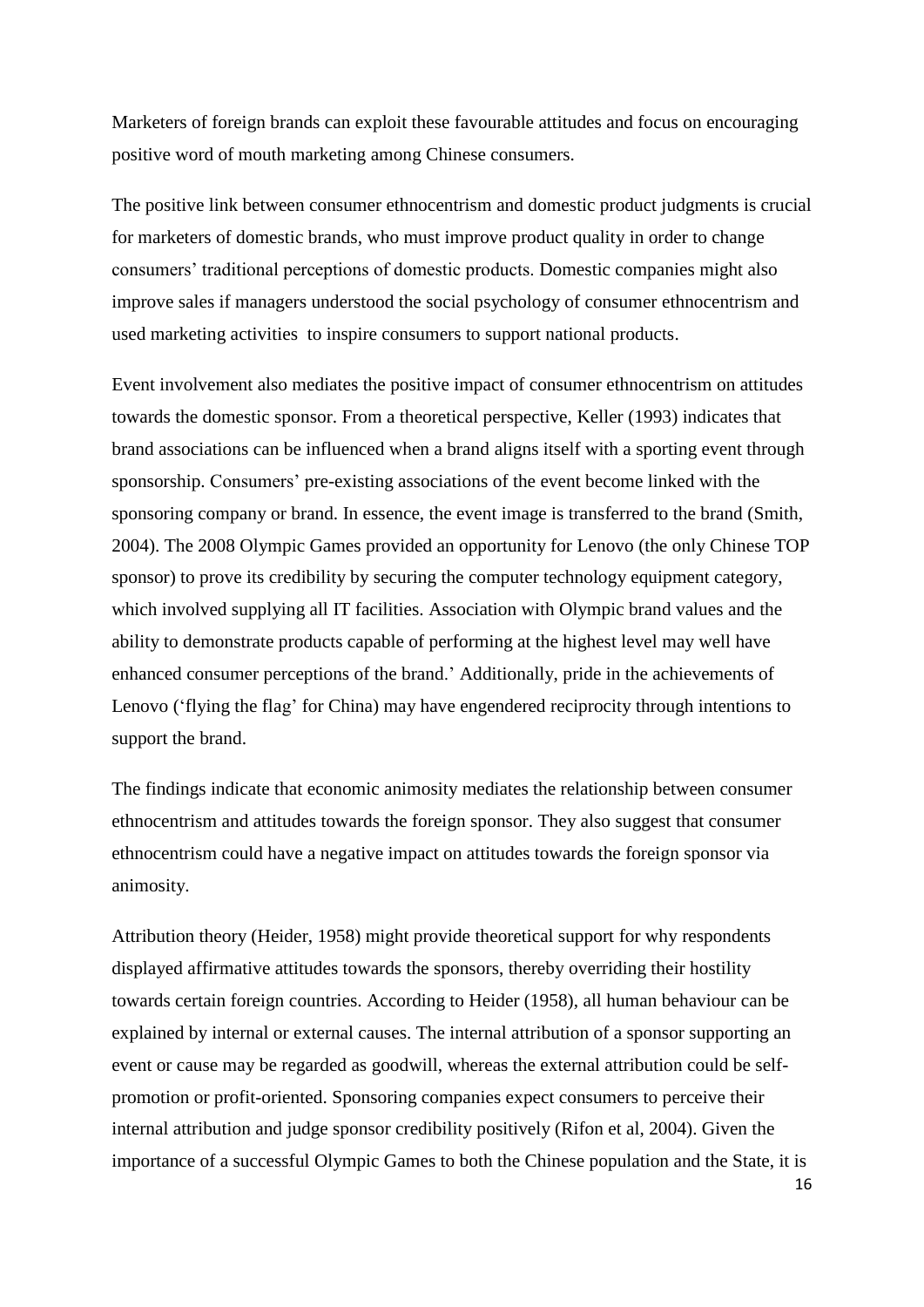conceivable that consumers appreciated the willingness of international companies to support the event through sponsorship.

This study found that attitudes towards the foreign sponsor are a significant mediator on the relationship between consumer ethnocentrism and judgements of that sponsors' products. In other words, the magnitude of the relationship between consumer ethnocentrism and foreign product judgements was reduced because the attitudes mediator explained all of the relationship. Therefore, establishing positive attitudes in consumers' minds is important as it can overcome the potential negative effects of consumer ethnocentrism on sponsorship perceptions.

#### **Contributions and limitations**

By examining differences in Chinese consumers' responses to foreign and domestic sports sponsorship, this study fills a gap in the literature. The findings not only suggest that consumers respond to foreign and domestic sponsorship differently, but also imply that consumers differentiate between foreign sponsors. This study also contributes to sponsorship literature by establishing the direct and indirect relationships between consumer ethnocentrism, economic animosity, event involvement, attitudes towards the sponsor and product judgements. This is the first attempt to include the construct of consumer ethnocentrism and animosity and explore its impact within a sports sponsorship context.

For companies operating in a competitive environment, differentiating sponsorship strategies and catering to consumers from different cultural backgrounds is key. A number of suggestions for both Chinese and international companies are provided. First, consumer ethnocentrism and animosity are important antecedents of attitudes towards the sponsor and product judgments in an international sponsorship context. Findings indicate that, when a global event is being used to exhibit a nation's pride, consumers may become more patriotic, supporting the local sponsor and displaying less positive attitudes towards certain foreign sponsors. Those participating in this research held Lenovo in high esteem. This may have been because they broke the foreign giants' monopoly of worldwide sponsorship for largescale sports events (Wang, 2004). Considering this, it is suggested that domestic sponsors of a major international event should attempt to intensify patriotism and national solidarity. For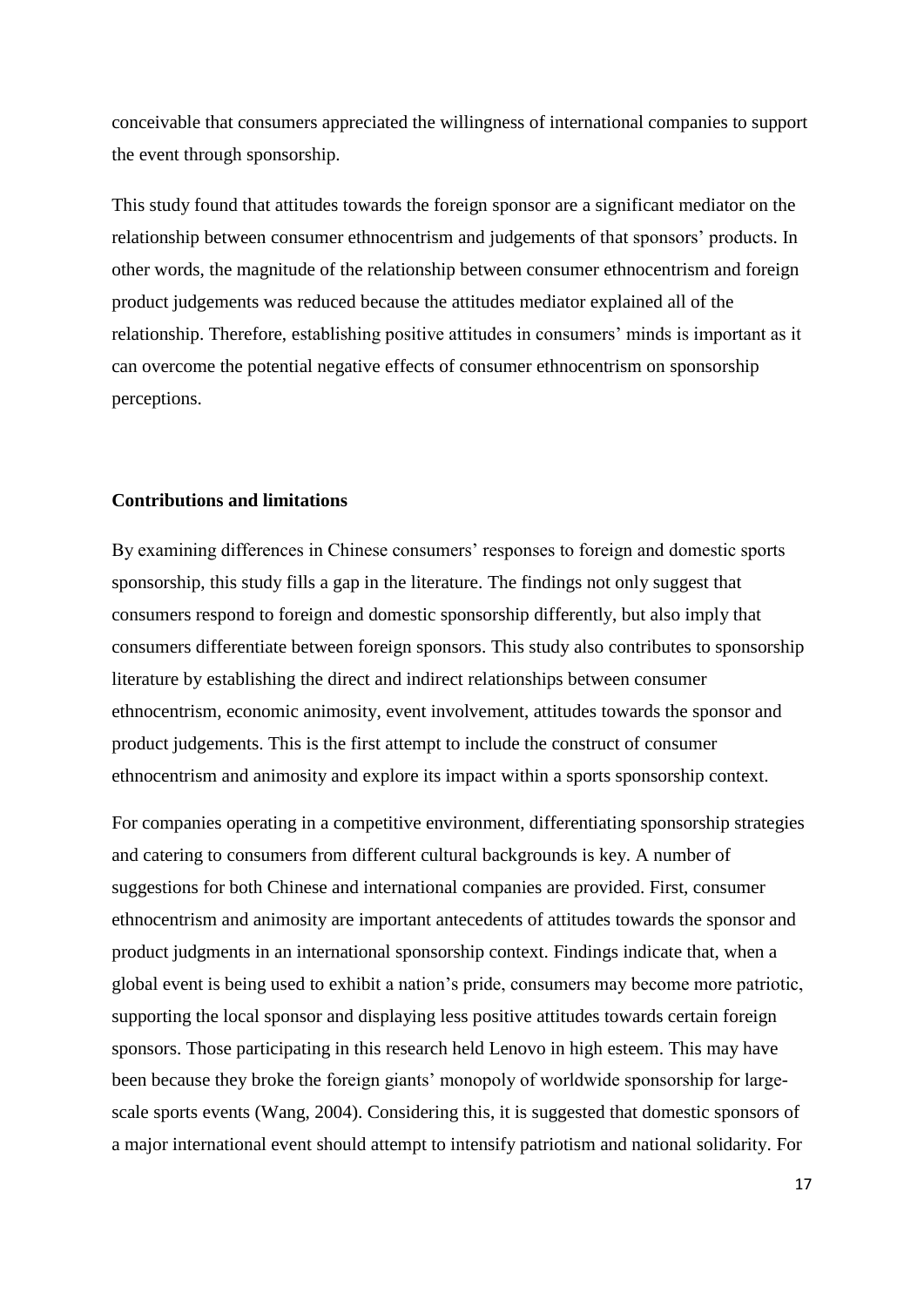foreign sponsors considering event sponsorship as a marketing communications tool in China, it is necessary to be aware of the potential negative impacts of consumer ethnocentrism and animosity, which might weaken sponsorship effectiveness for foreign companies. Promoting globalisation and cross-cultural communication may help social integration (Appadurai, 1996) and, consequently, the negative effect of consumer ethnocentrism may be less important. For example, sponsoring or participating in local cultural or arts related events might help to promote positive attitudes towards a foreign sponsor. Furthermore, foreign companies can enhance their position by publicising contributions to the host nation and its political, social and economic development. Marketing initiatives that are considered to be for the benefit of the State or community (for example, engaging in philanthropic events) may also generate reciprocal support for the foreign company through increased ethnocentric tendencies.

The results demonstrate that event involvement is an important mediator of the relationship between consumer ethnocentrism and attitudes towards both foreign and domestic sponsors. Hence, managers need to consider the mechanisms through which consumers can become more involved with events. Examples of this might be the endorsement of national athletes or teams to produce intensive media exposure or the organisation of small-scale competitions within communities to boost participation in local sports.

There are also limitations to be addressed. Past empirical research indicates that the degree of consumer ethnocentrism varies between countries, meaning that different results may be obtained if this study is replicated in a different country. Also, considering the long-term nature of sponsorship, longitudinal studies should be carried out to explore any changes in product judgments and attitudes towards the sponsor over time. Another possible bias may be associated with the number of sponsors for each respondent group. It should be acknowledged that respondents evaluated eleven foreign brands against only one local brand (this is the bias). Finally, this research assesses consumer responses to sponsorship at the attitudinal level. Future research should integrate the conative measurement (such as purchase intention and repurchasing) into measuring sponsorship effectiveness.

#### Notes:

 $1$  This study proposes a number of mediation effects (rather than any moderation effects) based on an extensive sports and event sponsorship literature review, which indicates potential causal sequences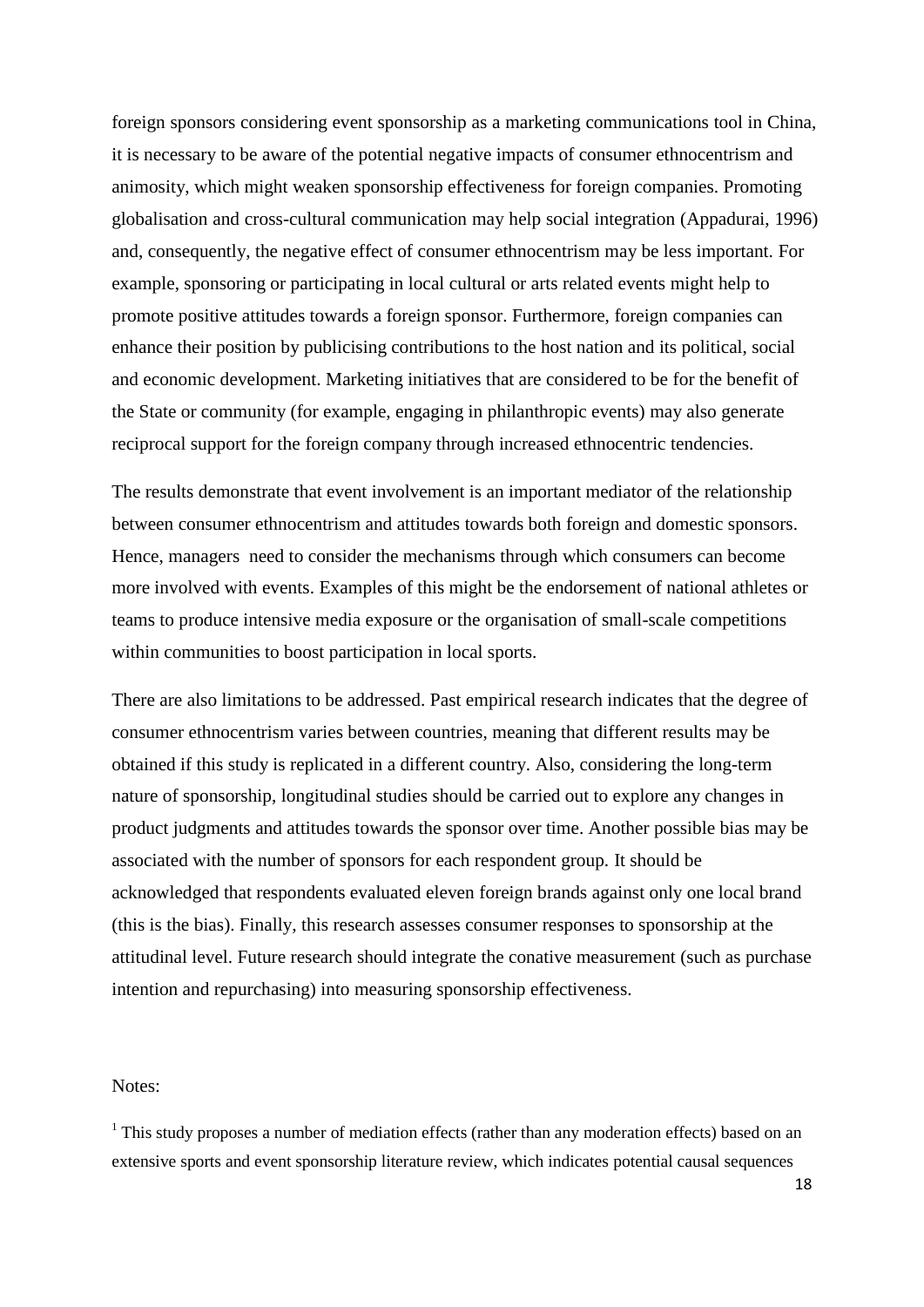among these constructs. It attempts to further examine why and how a direct association may occur between the independent variable (CE) and the dependent variables (AS and PJ). In other words, how the mediators (i.e. EI, EA and AS) might indirectly influence the causal effects of the independent variable on the dependent variable. The interaction effects (i.e.  $CE \times EI$ ,  $CE \times EA$  and  $CE \times AS$ ) are considered less relevant in this context, as there is no distinction between the different levels of EI, EA and AS. Kate check!

 $2$  During questionnaire development the most significant issue arose with the attempt to assess all six foreign countries in a single questionnaire: respondents indicated that the large number of assessments led to an excessively lengthy document. Consequently, separate questionnaires were developed using different groups of respondents, each one completing a questionnaire specific to an identified sponsor.

<sup>3</sup> Because the most developed, modern cities (Beijing, Shanghai, Shenzhen etc.) were the first areas to implement China's 'opening up' policy and have been largely influenced by the West, they do not fully represent the lifestyle and purchase behaviour of the majority of the Chinese population. Therefore, a city from Middle China, an area more representative of the social-economic diversity of China as a whole, was chosen for this study.

<sup>4</sup> Composite reliability was calculated based on the formula:  $CR = \{(sum of standardised$ loadings)<sup>2</sup>}/{(sum of standardised loadings)<sup>2</sup> + (sum of indicator measurement errors)}

 $<sup>5</sup>$  Path coefficient *ab* is the indirect effect, which is also the amount of mediation considering Total</sup> Effect = direct effect + indirect effect, or using symbols:  $c = c' + ab$ , where *a* is the path from the independent variable to the mediator, *b* is the path from the mediator to the dependent variable, and *c* is the direct impact of the independent variable to the dependent variable.

<sup>6</sup> A suppressor is "a variable which increases the predictive validity of another variable (or set of variables) by its inclusion in a regression equation" (Conger, 1974, pp.36-37), where predictive validity is assessed by the magnitude of the regression coefficient. In other words, suppression indicates the situation where the magnitude of the relationship between an independent variable and a dependent variable increases when a third variable (the mediator or suppressor) is included.

Yue Meng-Lewis is a senior lecturer in marketing communications at Bournemouth University and completed her doctoral studies at Leeds University Business School. Her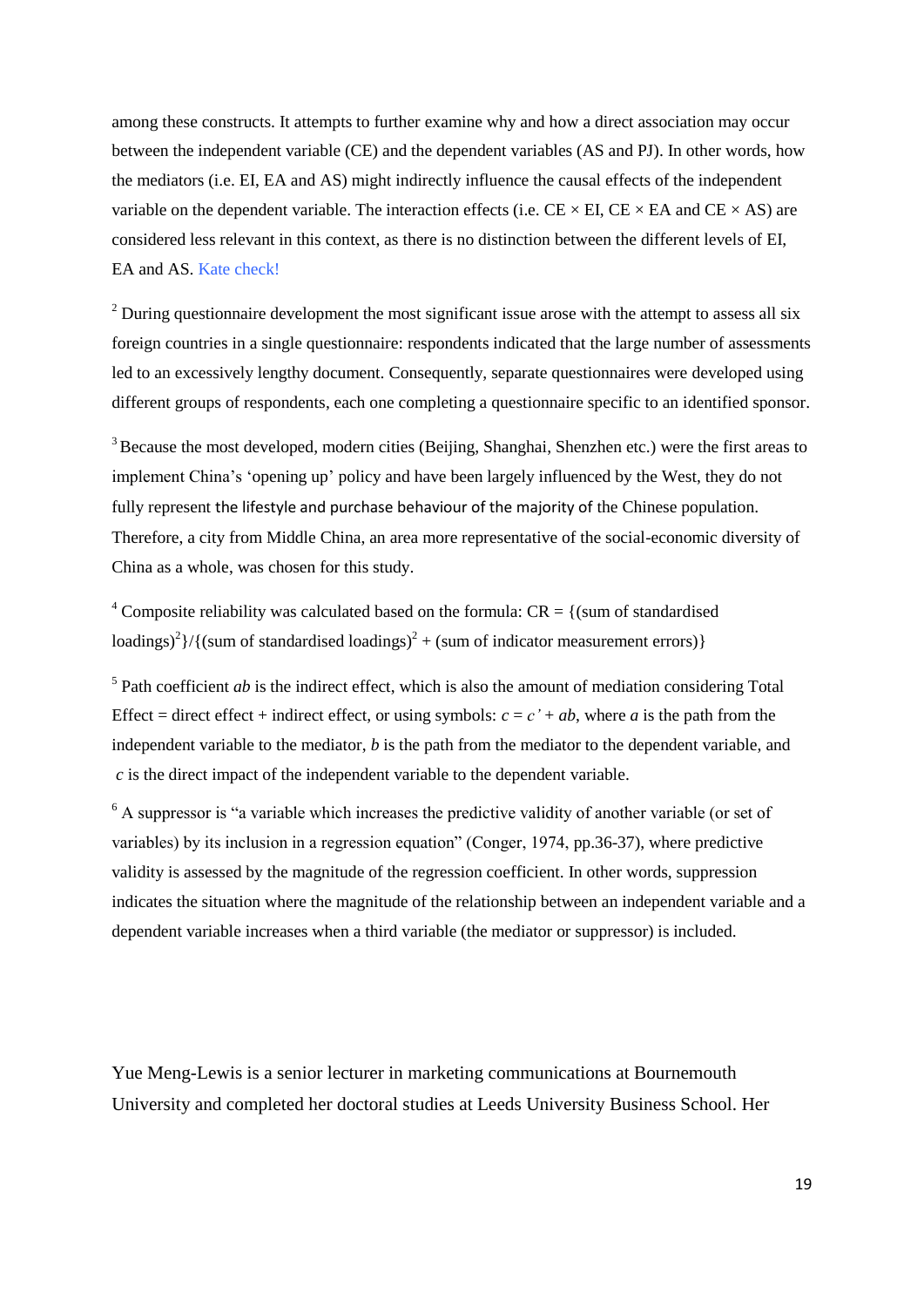research interests focus on sports marketing, sponsorship and international marketing strategy. Her work is published in the European Journal of Marketing.

Des Thwaites is a senior lecturer in marketing and a former director of studies at Leeds University Business School. He completed his doctoral studies at Bradford University Management Centre. His research interests focus on marketing and communication strategy, and his publications have appeared in the International Journal of Advertising, Psychology and Marketing, the European Journal of Marketing, Product Innovation Management, Industrial Marketing Management, the Journal of Advertising and the Journal of Advertising Research.

Kishore Gopalakrishna Pillai is a reader in marketing at the Aston Business School. His research interests include consumer knowledge, knowledge calibration and business-tobusiness relationships. His papers have appeared in publications including the Journal of Retailing, the International Journal of Research in Marketing, the Journal of Business Research, the British Journal of Management and Industrial Marketing Management.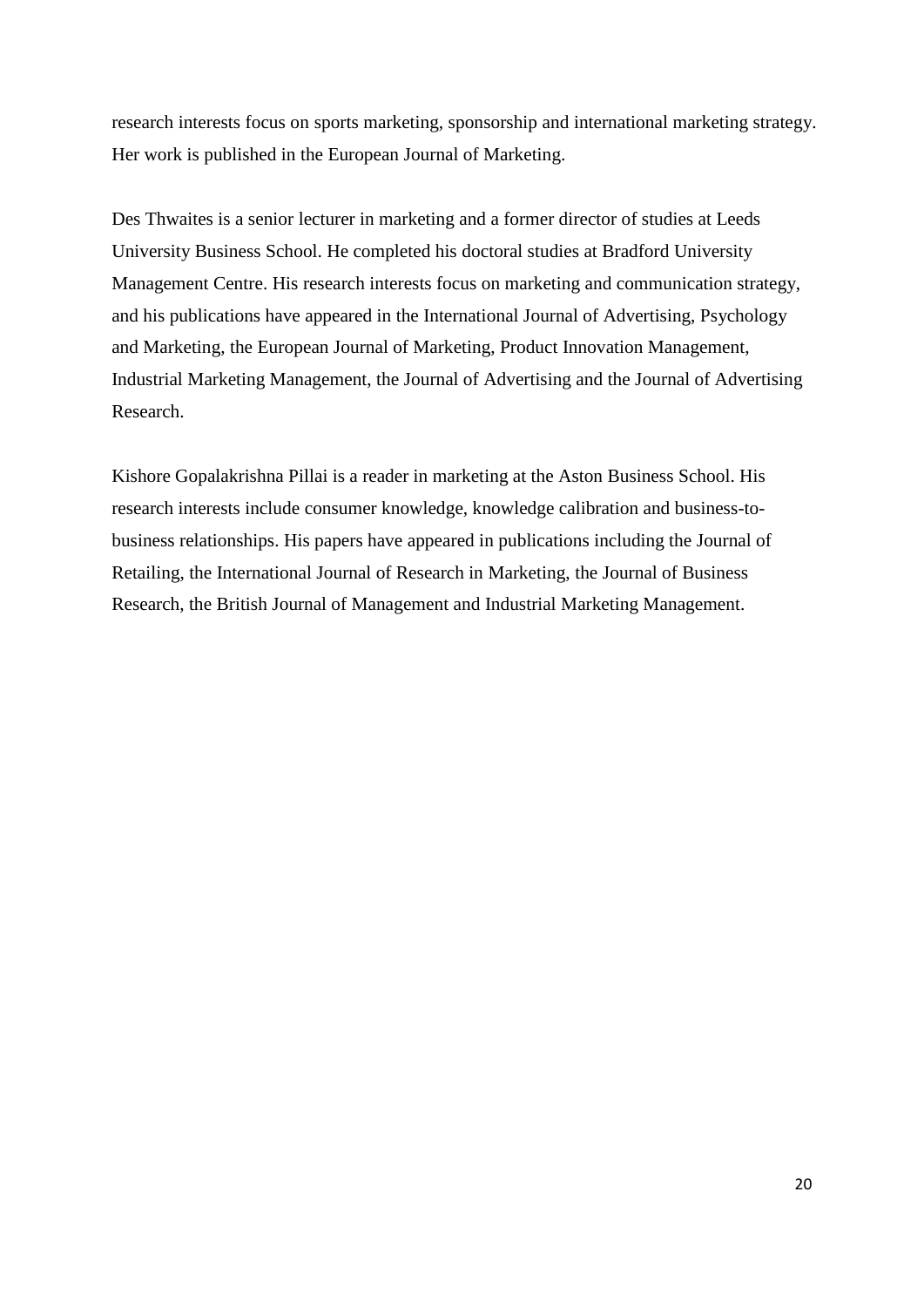#### **References**

Alexandris, K., Tsaousi, E. & James, J. (2007) Predicting sponsorship outcomes from attitudinal constructs: the case of a professional basketball event, Sport Marketing Quarterly**,**  16(3), 130-139.

Amis, J. & Cornwell, T.B. (2005) Global Sport Sponsorship. Oxford: Berg.

Appadurai, A. (1996) Modernity at Large: Culture Dimensions of Globalization. Minneapolis, MN: University of Minnesota Press.

Baron, R.M. & Kenny, D.A. (1986) The moderator-mediator variable distinction in social psychological research: Conceptual, strategic and statistical considerations, Journal of Personality and Social Psychology, 51, 1173-1182.

Bollen, K.A. (1989) Structural Equations with Latent Variables. New York: Wiley.

Chanavat, N., Martinent, G. & Ferrand, A. (2009) Sponsor and co-sponsees interactions: effects on consumer's perceptions of brand image, brand attachment and purchasing intention, Journal of Sport Management, 23, 644-670.

Code, J.R. & Zap, N. (2009) Social identities, group formation and the analysis of online communities, in Hatzipanagos, S. & Warburton, S. (eds), *Handbook of Research on Social Software and Developing Community Ontologies*, 90-105.

Conger, A.J. (1974) A revised definition for suppressor variables: A guide to their identification and interpretation, Educational and Psychological Measurement, 34, 35-46.

Cornwell, T.B. (2008) State of the art and science in sponsorship-linked marketing, Journal of Advertising, 37(3), 41-55.

Cornwell, T.B. & Maignan, I. (1998) An international review of sponsorship research, Journal of Advertising, 27(1), 1-21.

Crimmins, J. & Horn, M. (1996) Sponsorship: From management ego trip to marketing success, Journal of Advertising Research, 36(4), 11-21.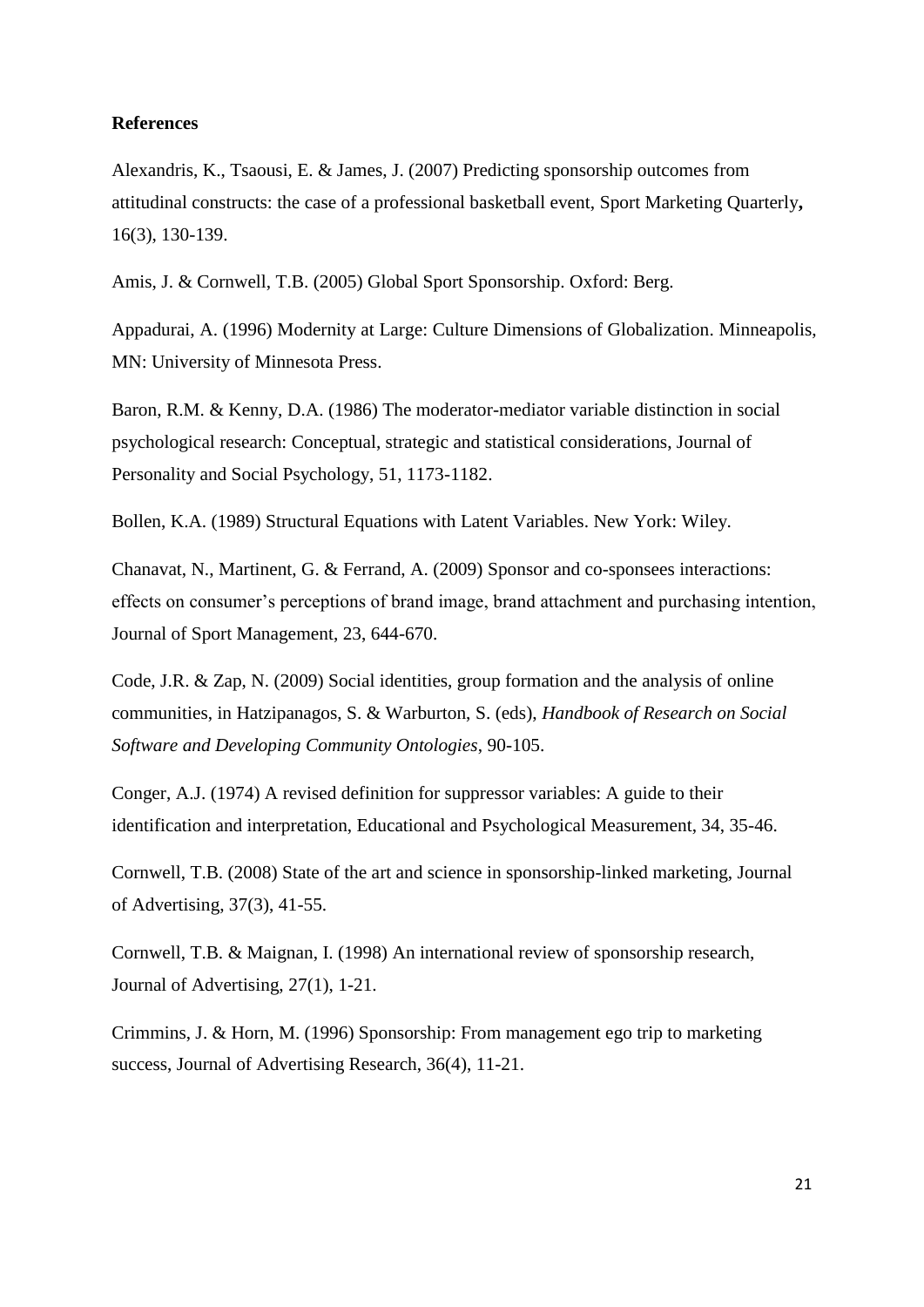Crisp, R.J., Heuston, S., Farr, M.J. & Turner, R.N. (2007) Seeing red or feeling blue: Differentiated intergroup emotions and ingroup identification in soccer fans, Group Processes & Intergroup Relations, 10(1), 9-26.

Cronin, M. (1997) Which nation, which flag? Boxing and national identities in Ireland, International Committee for Sociology Sport, 32, 131-46.

Dutton, J.E., Dukerich, J.M. & Harquail, C.V. (1994) Organizational images and member identification, Administrative Science Quarterly, 39, 239-263.

Fornell, C. & Larcker, D.F. (1981) Evaluating structural equation models with unobservable variables and measurement error, Journal of Marketing Research, 18(February), 39-50.

Funk, D.C., Ridinger, L.L. & Moorman, A.M. (2004) Exploring origins of involvement: Understanding the relationship between consumer motives and involvement with professional sport teams, Leisure Sciences, 26(1), 35-61.

Han, C.M. (1988) The Role of Consumer Patriotism in the Choice of Domestic versus Foreign Products, Journal of Advertising Research, 28(3), 25-32.

Hawkins, D.I., Best, R.J., & Coney, K. (2001). Consumer Behavior: Building Marketing Strategy (8th Edition). Boston: McGraw-Hill.

Heider, F. (1946). Attitudes and Cognitive Organization, Journal of Psychology, 21(1), 107- 112.

Heider, F. (1958) The Psychology of Interpersonal Relations. New York: John Wiley & Sons.

Hogg, M.A. & Abrams, D. (1988) Social Identifications: A Social Psychology of Intergroup Relations and Group Processes. London: Routledge.

Hong, S.T. & Wyer, R.S. (1989) Effects of country-of-origin and product-attribute information on product evaluation: An information processing perspective, Journal of Consumer Research, 16(September), 175-187.

Keller, K.L. (1993) Conceptualizing, measuring and managing customer-based brand equity, Journal of Marketing, 57(January), 1-22.

Klein, J.G. (2002) Us versus them, or us versus everyone? Delineating consumer aversion to foreign Goods, Journal of International Business Studies, 33(2), 345-63.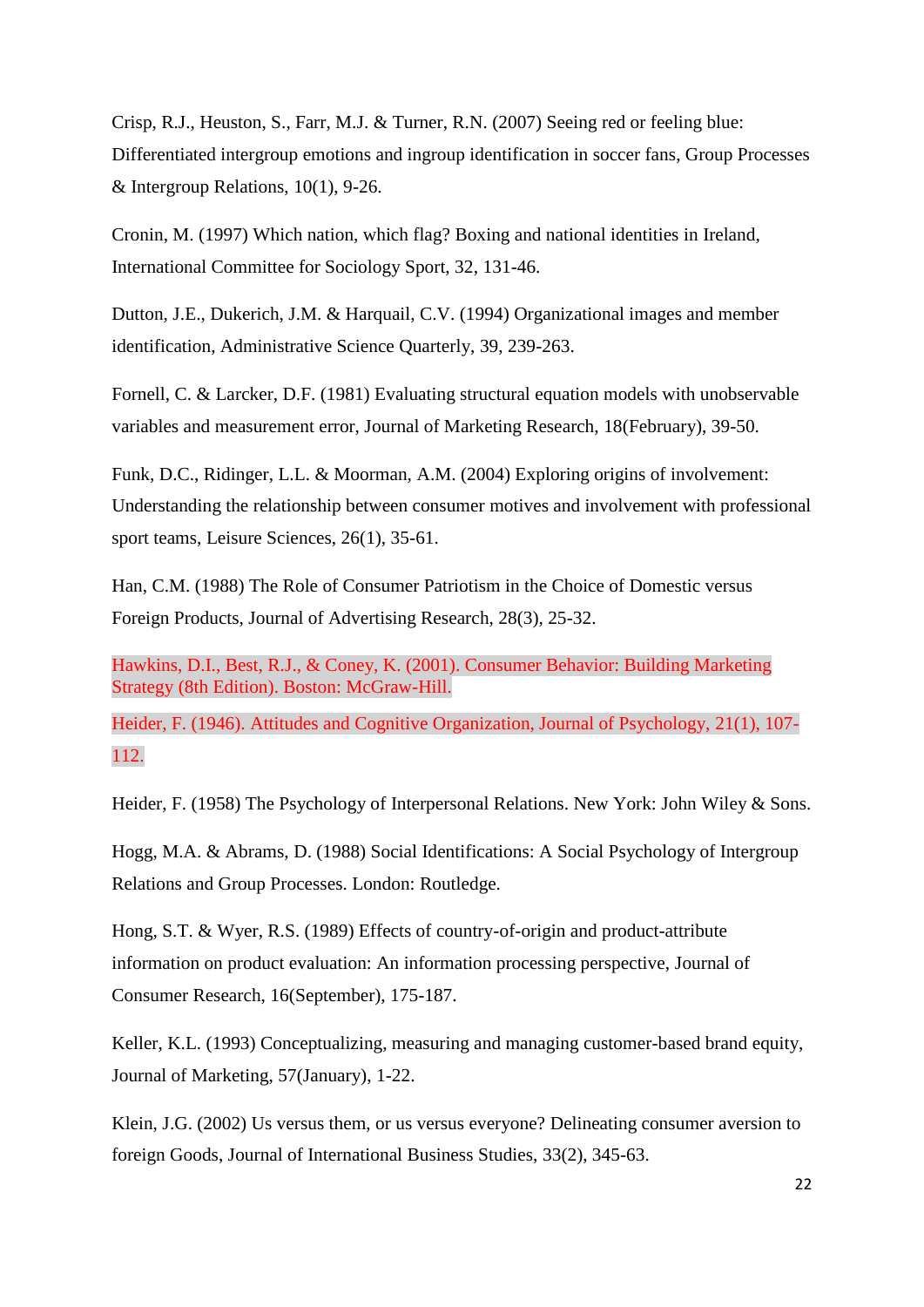Klein, J.G. & Ettenson, R. (1999) Consumer Animosity and Consumer Ethnocentrism: An Analysis of Unique Antecedents, Journal of International Consumer Marketing, 11(4), 5-24.

Klein, J.G., Ettenson, R. & Morris, M.D. (1998) The Animosity Model of Foreign Product Purchase: An Empirical Test in the People's Republic of China, Journal of Marketing, 62(January), 89-100.

Ko, Y.J., Kim, K., Claussen, C.L. & Kim, T.H. (2008) The effects of sport involvement, sponsor awareness and corporate image on intention to purchase sponsors' products, International Journal of Sports Marketing & Sponsorship, 79-94.

Koo G.Y., Quarterman J. & Jackson, N.E. (2006) Perceived sport event/sponsor match-up effect on consumer based brand equity, International Journal of Sports Marketing & Sponsorship, 7(3), 180-191.

Lardinoit T. & Quester P.G. (2001) Attitudinal effects of combined sponsorship and sponsor's prominence on basketball in Europe, Journal of Advertising Research, 41(1), 48-58.

Laurent, G. & Kapferer, J. (1985) Measuring consumer involvement profiles, Journal of Marketing Research, 22, 41-53.

Lehmann, D.R. (1988) An alternative procedure for assessing convergent and discriminant validity, Applied Psychological Measurement, 12(4), 411-423.

Mackie, D.M., Devos, T. & Smith, E.R. (2000) Intergroup emotions: Explaining offensive action tendencies in an intergroup context, Journal of Personality and Social Psychology, 79, 602-616.

MacKinnon, D., Krull, J.L. & Lockwood, C.M. (2000) Equivalence of the mediation, confounding and suppression effect, Prevention Science, 1(4), 173- 185.

Madrigal, R. (2001) Social identity effects in a belief-attitude-intentions hierarchy: Implications for corporate sponsorship, *Psychology & Marketing*, 18(2), 145-165.

Maheswaran, D. (1994) Country-of-origin as a stereotype: Effects of consumer expertise and attribute strength on product evaluations, Journal of Consumer Research, 21(September), 354-365.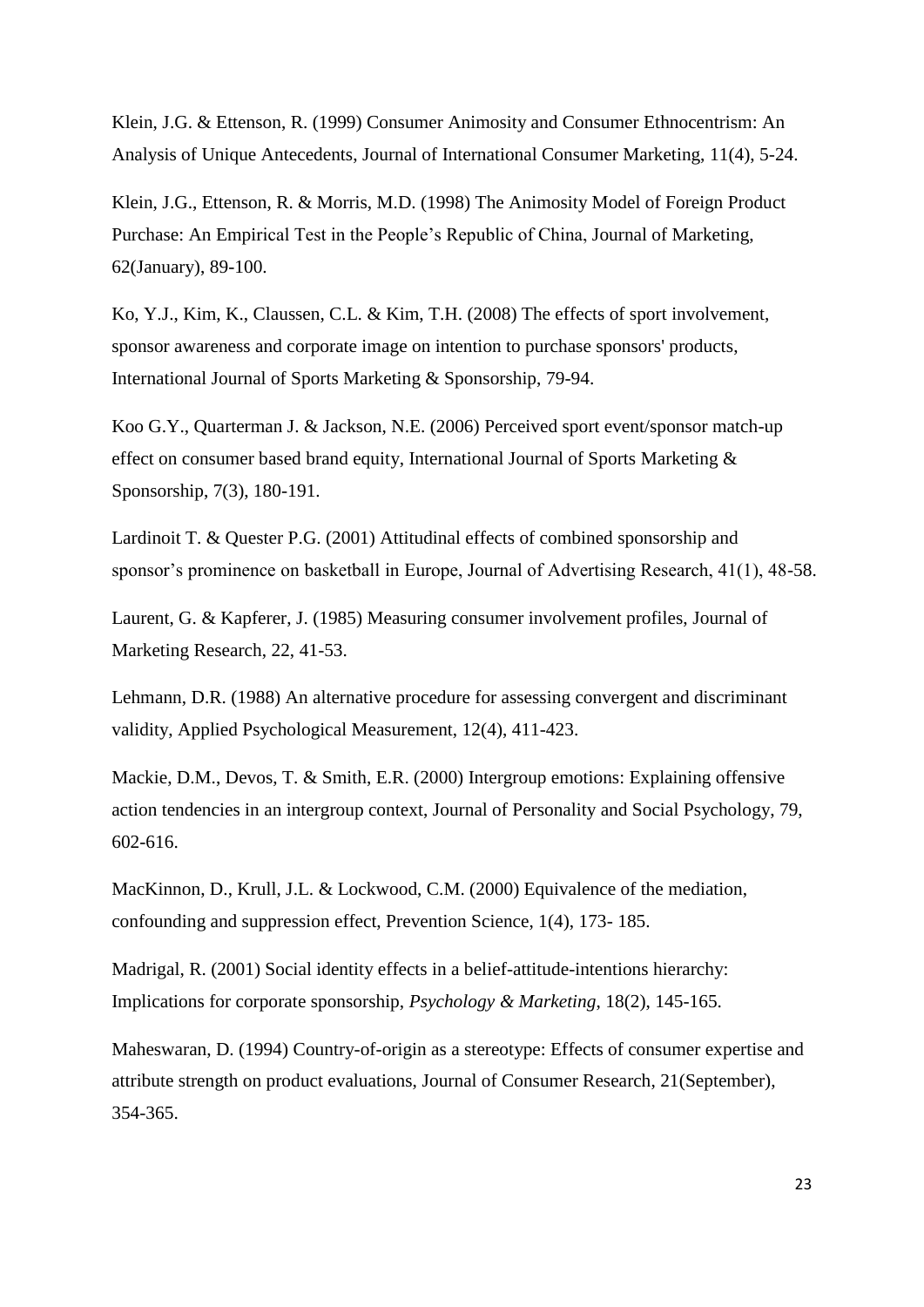Meenaghan, T. (2001) Understanding sponsorship effects, *Psychology & Marketing*, 18(2), 95-122.

Messner, M.A. (1992) Power at Play: Sports and the Problem of Masculinity. Boston: Beacon Press.

Nicholls J.A.F., Roslow S. & Dublish S. (1999) Brand recall and brand preference at sponsored golf and tennis tournaments, European Journal of Marketing, 33(3/4), 365-386.

Nguyen, T.D., Nguyen, T.T.M. & Barett, N.J. (2008) Consumer ethnocentrism, cultural sensitivity and intention to purchase local products – evidence from Vietnam, Journal of Consumer Behaviour, 7(1), 88-100.

Ouellet, J. (2007) Consumer racism and its effects on domestic cross-ethnic product purchase: An empirical test in the United States, Canada and France, Journal of Marketing, 71(1), 113- 128.

Paulhus, D.L. (1986) Self-deception and impression management in test responses, in Angleitner, A. & Wiggins, J.S. (Eds), Personality assessment via questionnaire, New York: Springer-Verlag, 143-165.

Preacher, K.J. & Hayes, A.F. (2008) Asymptotic and resampling strategies for assessing and comparing indirect effects in multiple mediator models, Behavior Research Methods, 40(3), 879-891.

Rifon, N.J., Choi, S.M., Trimble, C.S. & Li, H. (2004) Congruence effects in sponsorship, Journal of Advertising, 33(1), 29-42.

Roy, D.P. & Cornwell, T.B. (2004) The effects of consumer knowledge on responses to event sponsorships, Psychology & Marketing, 21(3), 185-207.

Sharma, S., Shimp, T.A. & Shin, J. (1995) Consumer Ethnocentrism: A Test of Antecedents and Moderators, Journal of the Academy of Marketing Science, 23(Winter), 26-37.

Shimp, T.A. & Sharma, S. (1987) Consumer ethnocentrism: Construction and validation of the CETSCALE, Journal of Marketing Research, 24(3), 280-289.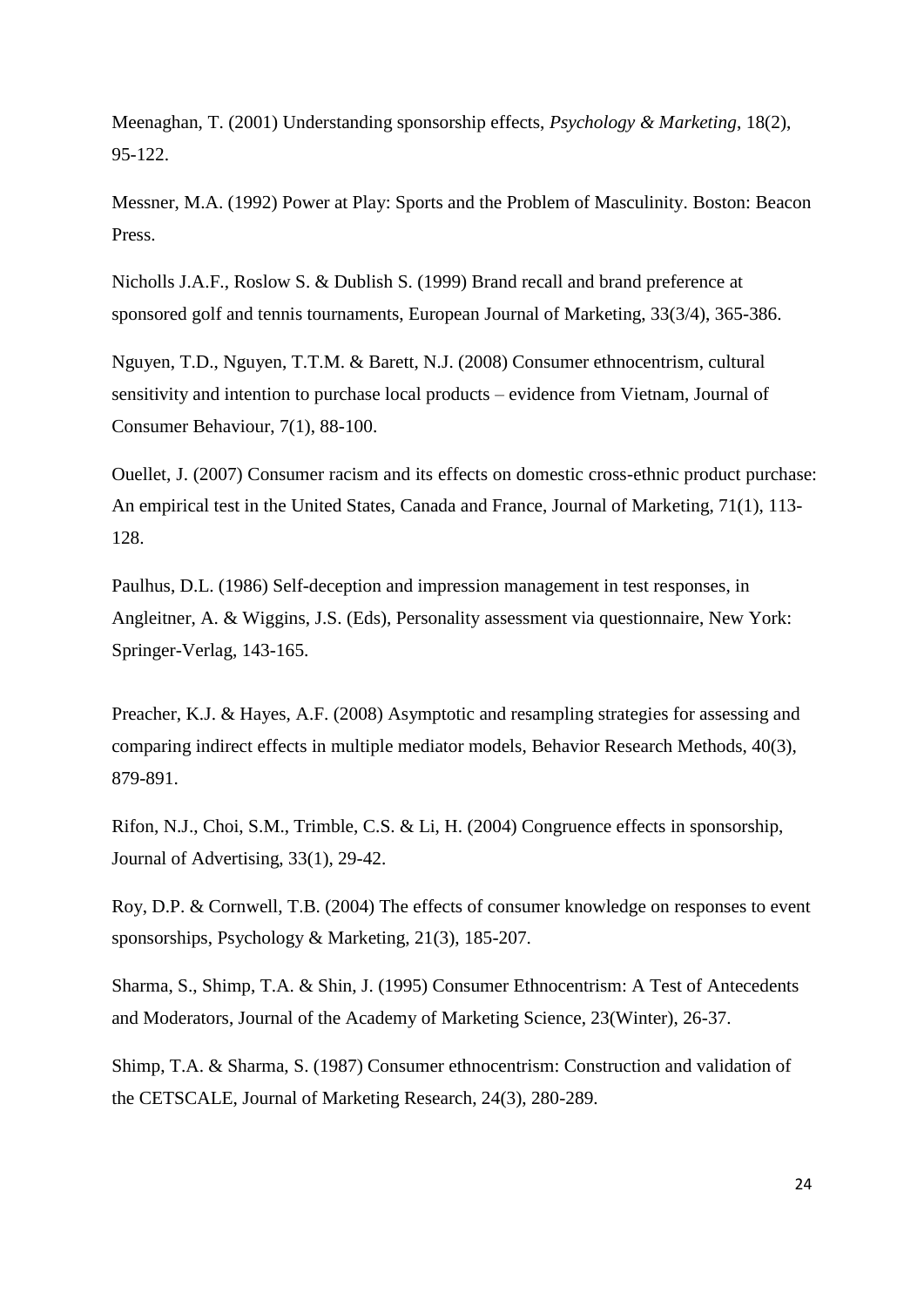Shrout, P.E. & Bolger, N. (2002) Mediation in experimental and nonexperimental studies: New procedures and recommendations, Psychological Methods, 7(4), 422-445.

Smith, G. (2004) Brand image transfer through sponsorship: A consumer learning perspective, Journal of Marketing Management, 20, 457-474.

Speed, R. & Thompson P. (2000) Determinants of Sports Sponsorship Response, Journal of the Academy of Marketing Science, 28(2), 226-38.

Supphellen, M. & Rittenburg, T.L. (2001) Consumer ethnocentrism when foreign products are better, Psychology & Marketing, 18(9), 907-927.

Tajfel, H. & Turner, J.C. (1986) The social identity theory of intergroup behavior, in Worchel, S. & Austin, W. (eds), Psychology of intergroup relation, Chicago: Nelson Hall, 7–24.

Turner, J.C. (1987) Toward a cognitive redefinition of the social group, in Tajfel, H. (Ed.), *Social Identity and Intergroup Relations*, Cambridge, Great Britain: Cambridge University Press.

Walliser, B. (2003) An international review of sponsorship research: Extension and update, International Journal of Advertising, 22(1), 5-40.

Wang, Y. (2004) Lenovo joins Olympic club. Retrieved 09 June 2010 from: http://www.chinadaily.com.cn/english/doc/2004-03/08/content\_312863.htm.

Wann, D.L. & Branscombe, N.R. (1993) Sports fans: Measuring degree of identification with their team, Journal of Sport Psychology, 24, 1-17.

Watts, J. (2008) Stronger, faster and better - A people's pride in its power. Retrieved 9 August 2008 from:

http://www.guardian.co.uk/sport/2008/aug/09/olympics2008.china1(Accessed 09 June, 2010)

Yoo, B. & Donthu, N. (2005) The effect of personal cultural orientation on consumer ethnocentrism: Evaluations and behaviours of U.S. consumers toward Japanese products, Journal of International Consumer Marketing, 18(1/2), 7-44.

Zaichkowsky, J.L. (1994) The personal involvement inventory: reduction, revision and application to advertising, Journal of Advertising, 23(4), 59-70.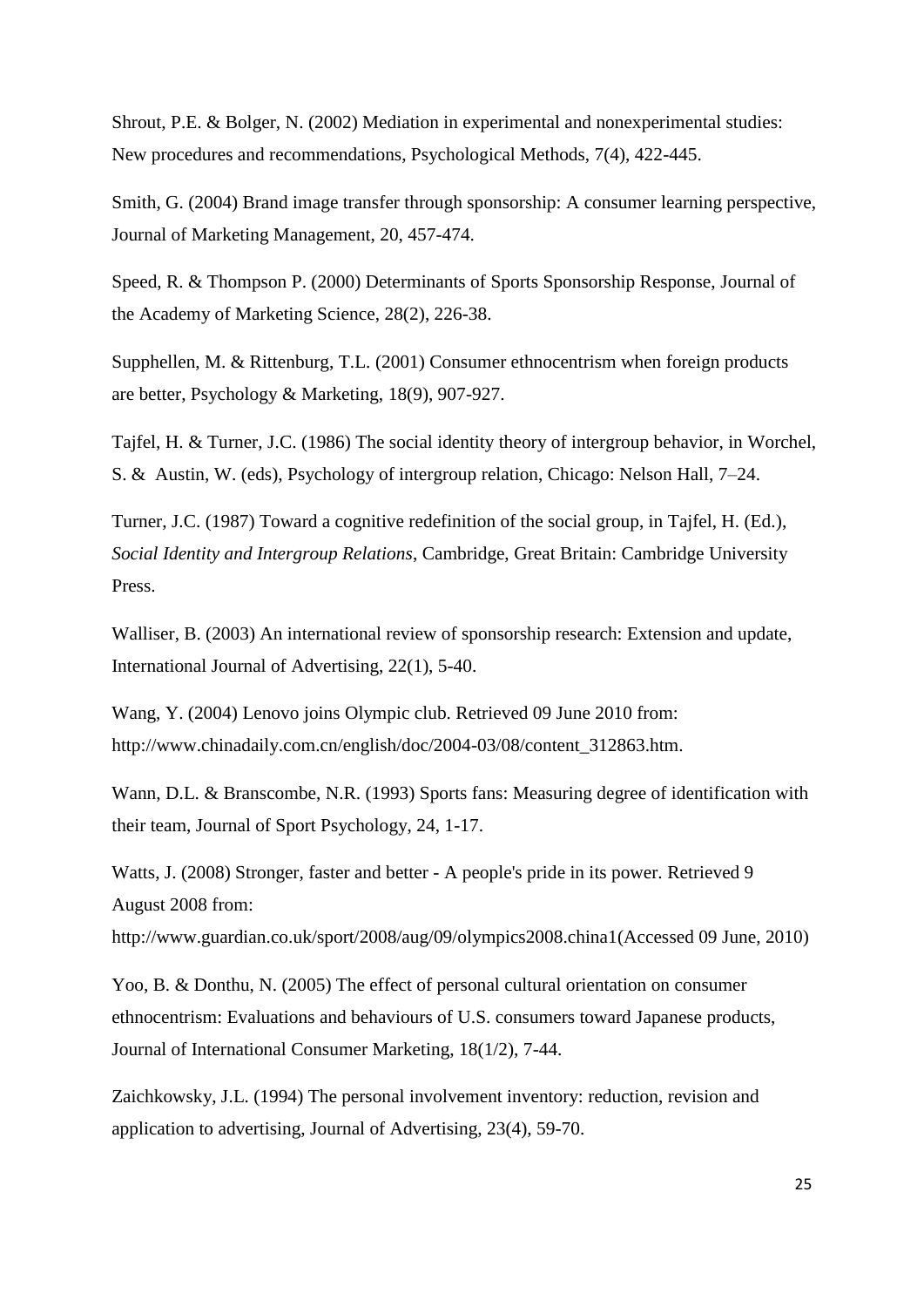Zhao, X., Lynch, J. G. & Chen, Q. (2010) Reconsidering Baron and Kenny: Myths and truths about mediation analysis, Journal of Consumer Research, 37, 197-206.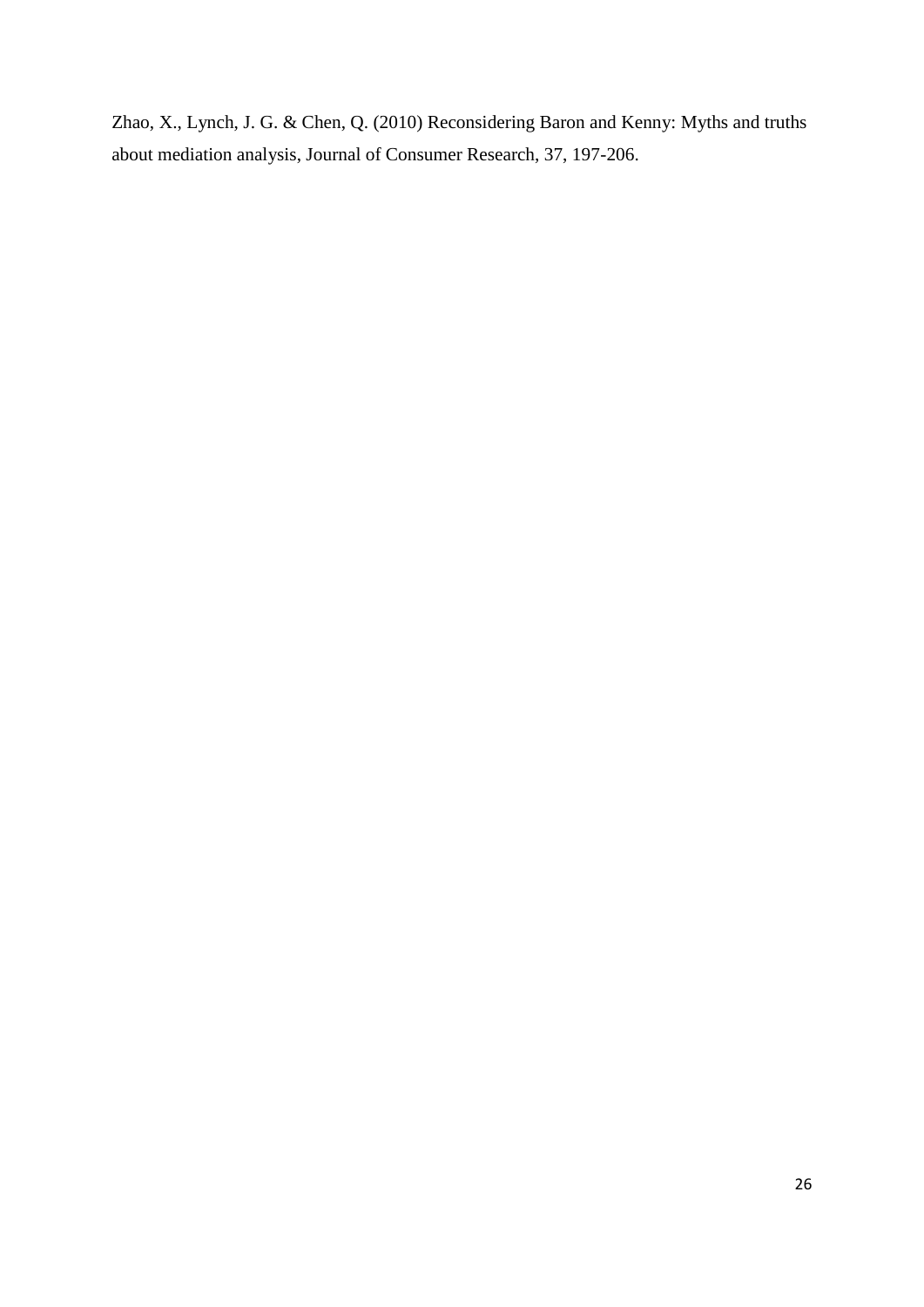## **Figure 1**



H4

H3a

EA

## **The proposed conceptual model: foreign country group**

**The proposed conceptual model: domestic country group**

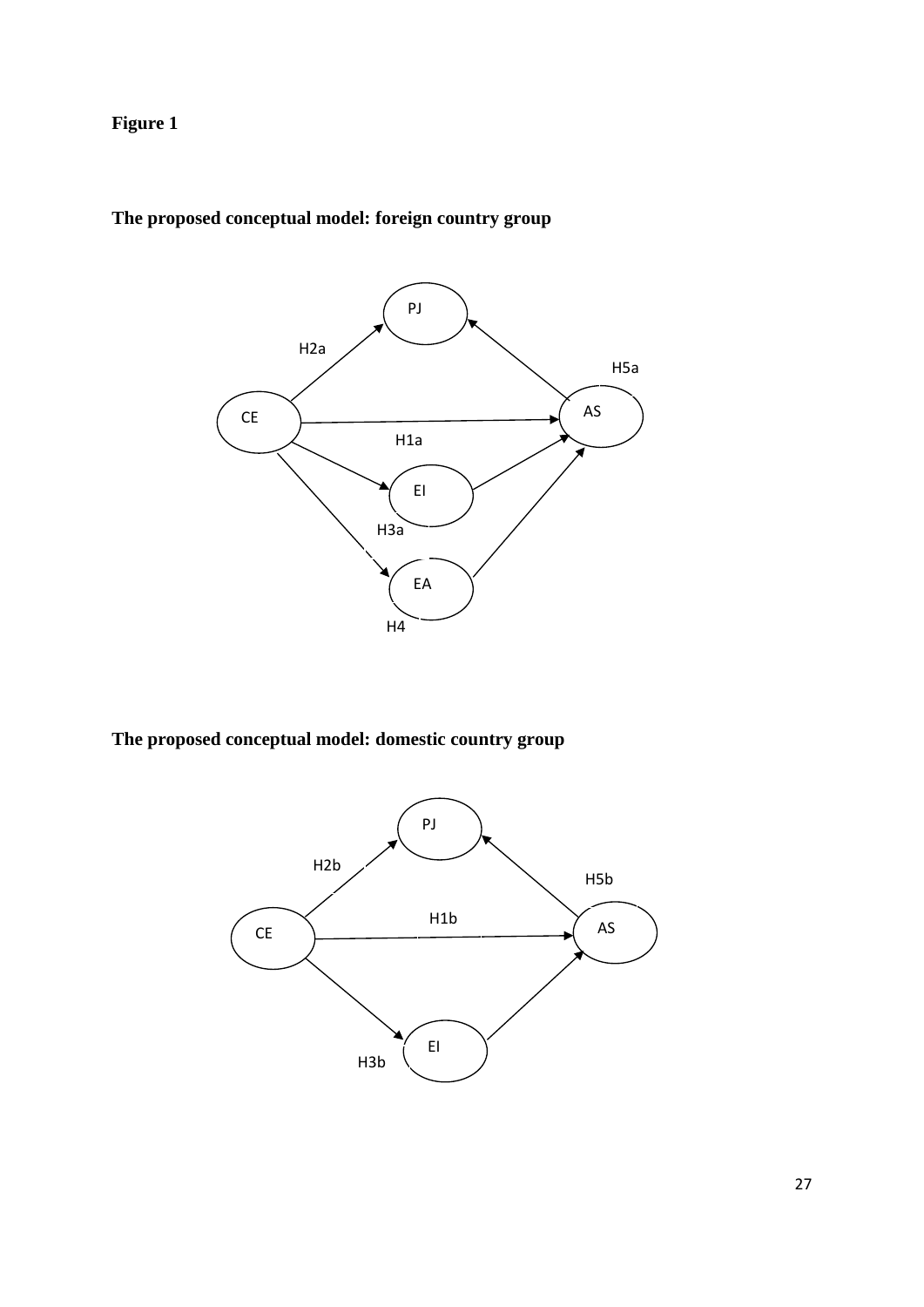## **Table 1: Results of measurement models**

| <b>Constructs</b>         | <b>Respondent Groups</b> | $\alpha$ | CR <sup>a</sup> | <b>Mean</b> | <b>SD</b> | N <sub>b</sub> |
|---------------------------|--------------------------|----------|-----------------|-------------|-----------|----------------|
| Consumer ethnocentrism    | Foreign                  | .83      | .84             | 3.26        | 1.30      | 6              |
|                           | Domestic                 | .85      | .85             | 3.33        | .98       | 6              |
| Event Involvement         | Foreign                  | .89      | .90             | 6.27        | .96       | $\overline{7}$ |
|                           | Domestic                 | .92      | .92             | 6.28        | .98       | $\tau$         |
| Economic animosity        | Foreign                  | .86      | .86             | 4.06        | 1.44      | $\overline{4}$ |
| Attitudes to the Sponsor  | Foreign                  | .85      | .85             | 4.66        | 1.24      | $\overline{4}$ |
|                           | Domestic                 | .89      | .90             | 5.77        | 1.22      | $\overline{4}$ |
| <b>Product Judgements</b> | Foreign                  | .83      | .86             | 4.41        | 1.09      | 5              |
|                           | Domestic                 | .86      | .89             | 4.40        | 1.32      | 5              |

a Composite Reliability

 $<sup>b</sup>$  Number of items in each validated measure</sup>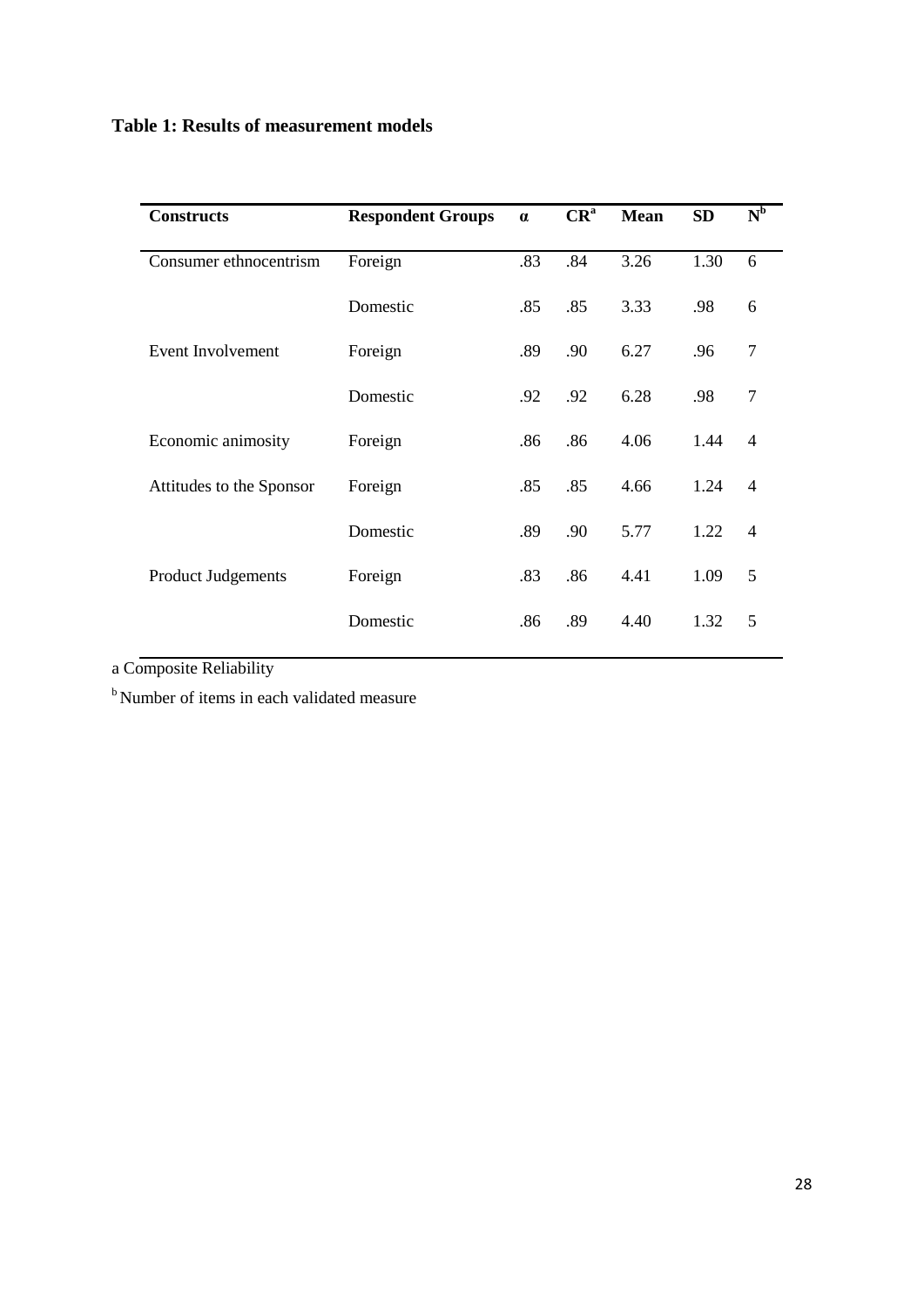### **Table 2: AVEs and standardised correlations of constructs**

| <b>Foreign group</b>            |                  |          |                 |                                 |                                 |  |
|---------------------------------|------------------|----------|-----------------|---------------------------------|---------------------------------|--|
| <b>Construct</b>                | CE               | E I      | $\rm EA$        | AS                              | $\boldsymbol{P} \boldsymbol{J}$ |  |
| CE                              | .46 <sup>a</sup> |          |                 |                                 |                                 |  |
| E I                             | $-.07*$          | .55      |                 |                                 |                                 |  |
|                                 | (0.00)           |          |                 |                                 |                                 |  |
| EA                              | $.29***$         | $-.09**$ | .60             |                                 |                                 |  |
|                                 | (.08)            | (.01)    |                 |                                 |                                 |  |
| AS                              | $-.21***$        | $.16***$ | $-0.24***$      | .59                             |                                 |  |
|                                 | (.04)            | (.03)    | (.06)           |                                 |                                 |  |
| $\overline{P}J$                 | $-15***$         | .06      | $-17***$        | $.52***$                        | .55                             |  |
|                                 | (.02)            | (0.00)   | (.03)           | (.27)                           |                                 |  |
|                                 |                  |          |                 |                                 |                                 |  |
| Domestic group                  |                  |          |                 |                                 |                                 |  |
| <b>Construct</b>                | CE               | E I      | $\overline{AS}$ | $\boldsymbol{P} \boldsymbol{J}$ |                                 |  |
| CE                              | .49 <sup>a</sup> |          |                 |                                 |                                 |  |
| E I                             | $-12**$          | .62      |                 |                                 |                                 |  |
|                                 | $(.01)^{b}$      |          |                 |                                 |                                 |  |
| AS                              | .08              | $.33***$ | .68             |                                 |                                 |  |
|                                 | (.01)            | (.11)    |                 |                                 |                                 |  |
| $\boldsymbol{P} \boldsymbol{J}$ | $.18***$         | $.14***$ | $.18***$        | .61                             |                                 |  |
|                                 | (.03)            | (.02)    | (.03)           |                                 |                                 |  |

<sup>a</sup> bold face letters on the diagonal are the values of AVEs.

<sup>b</sup> the numbers in the brackets are the squared correlations.

\* p < .10, \*\* p < .05, \*\*\* p < .01